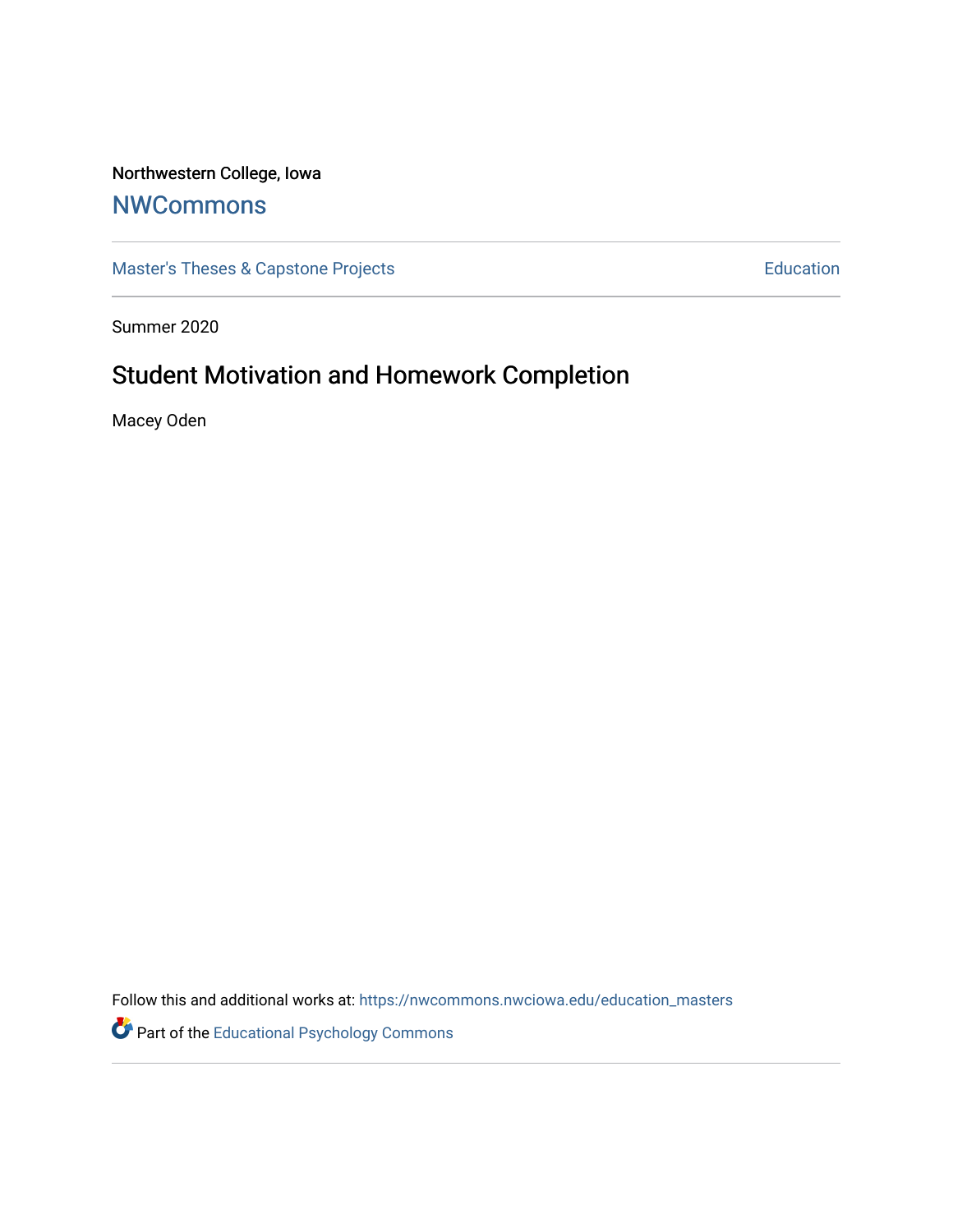Student Motivation and Homework Completion

Macey M. Oden

Northwestern College

A Literature Review Presented

In Partial Fulfillment of the Requirements

For the Degree of Master of Education

August 16, 2020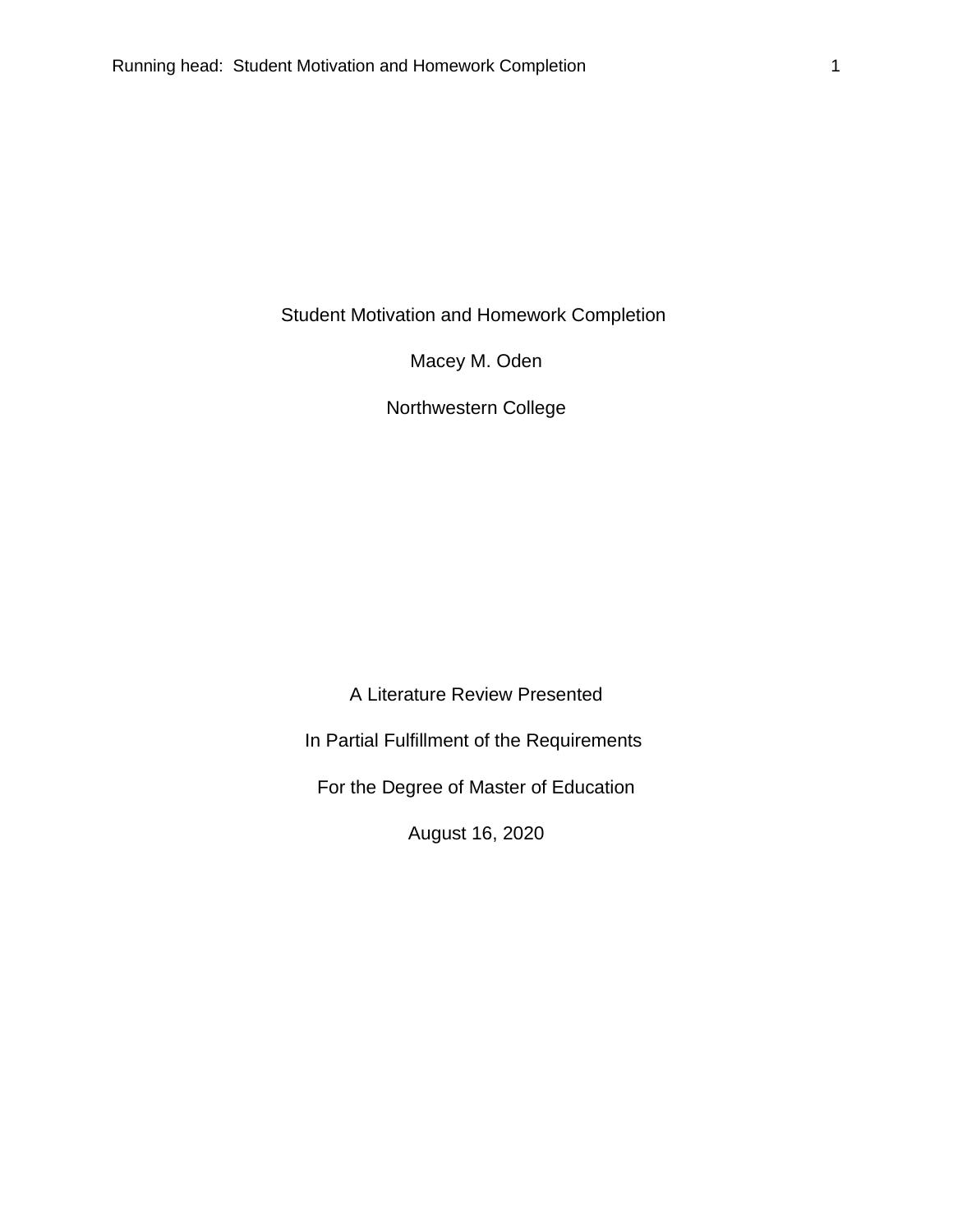#### **Abstract**

This literature review explores the interaction between student motivation and homework completion. Studies show that motivation is key to academic success. In order for a student to be motivated, they must have a positive learning environment that promotes self-confidence, choice, and relationships. Studies also show that homework is important to academic achievement. Intrinsic and extrinsic motivation are most effective when combined to increase homework completion and academic performance. Punishment can negatively affect student attitudes, hinder their motivation, and decrease their self-confidence. This research synthesizes the literature on intrinsic and extrinsic motivation, consequences, and punishment, to discern the best ways to motivate students to ensure academic growth and homework completion.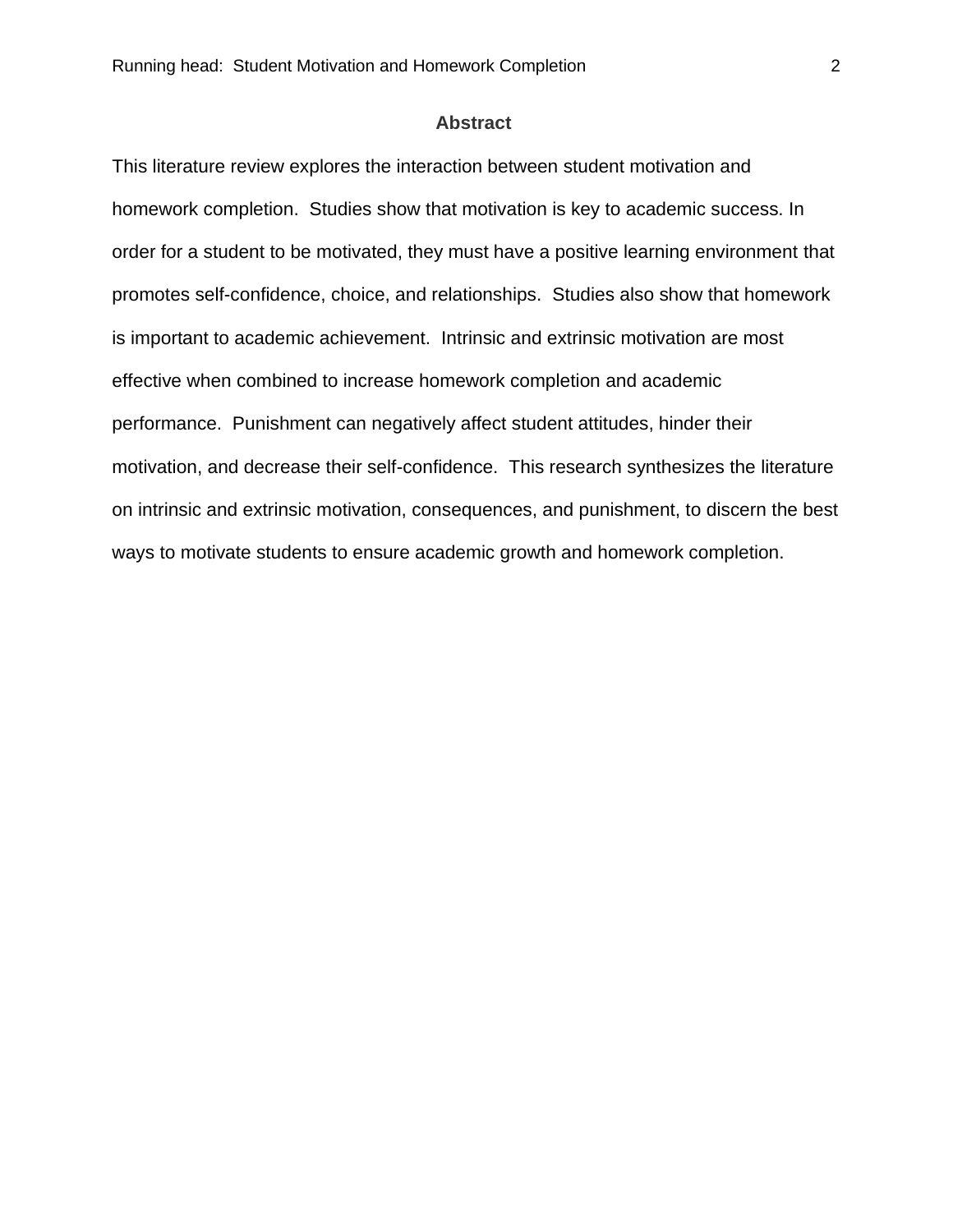## **Table of Contents**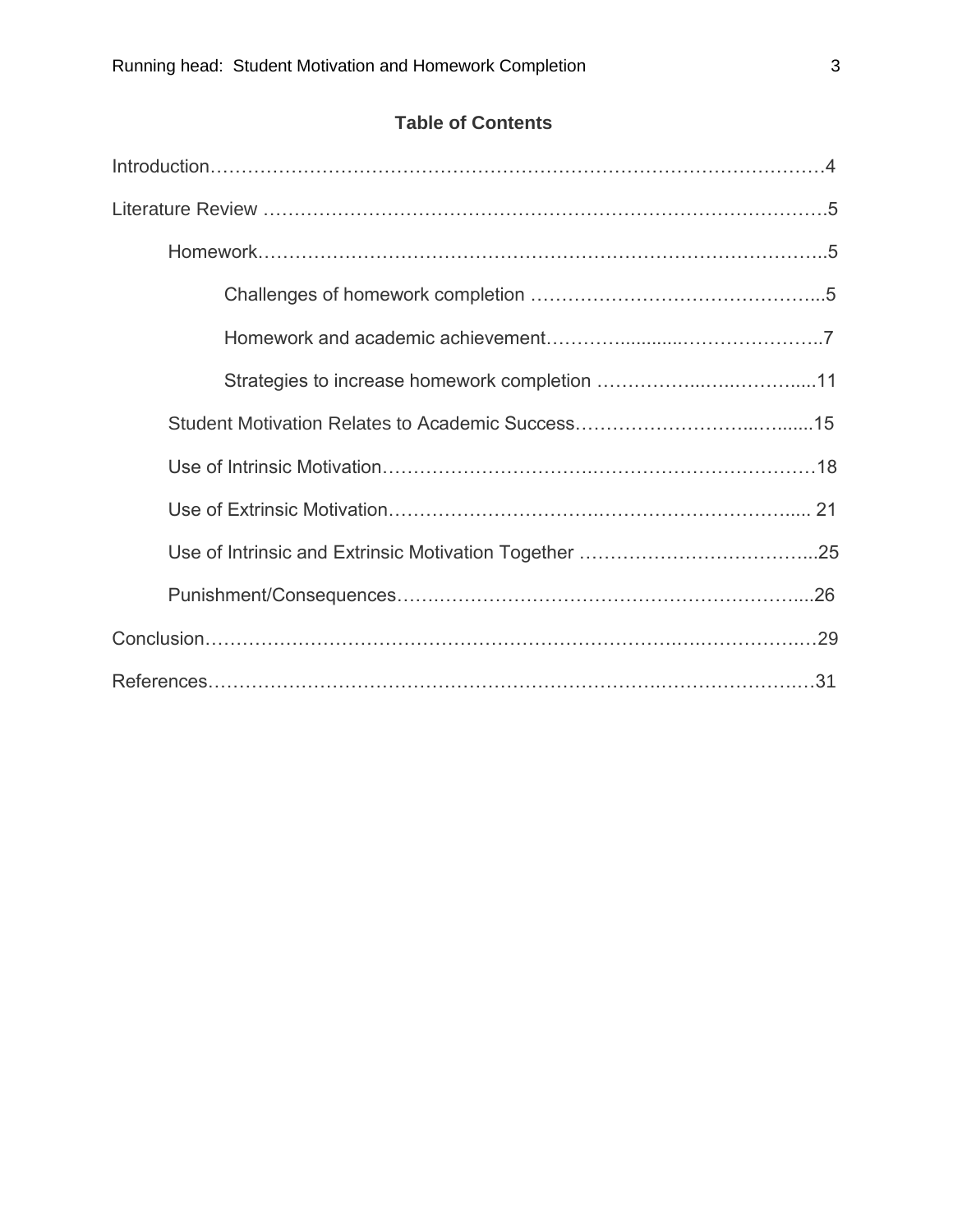#### **Student Motivation & Homework Completion**

Student motivation and homework completion are correlating factors of academic success (Lee, 2016). This literature review will explore published research on the intrinsic and extrinsic factors that motivate students to complete homework. It will also examine the use of consequences and punishments utilized in homework completion. The intention of this literature review is to synthesize the published research on motivation and homework completion to inform future school and classroom policies surrounding homework.

The topic of intrinsic and extrinsic factors to motivate students to complete homework is important to student learning because these factors develop students into adults and lifelong learners (Xu, 2013). Students must be motivated to learn and complete their homework in order to contribute positively to society as adults. "Academic success and the completion of homework are predicted to have a direct relationship, as does academic success and the likelihood of obtaining employment" (Lee, 2016, p. iii).

Most teachers develop motivators within their classrooms to promote student achievement (Saeed & Zyngier, 2012). These motivators are used to achieve high academic results (Saeed & Zyngier, 2012). Teachers are constantly changing and vying for student attention to motivate them to participate, learn, and complete their assignments (Froiland, Oros, Smith, & Hirchert, 2012).

This literature review will synthesize published research surrounding the use of intrinsic and extrinsic motivation to ensure student homework completion. It will also explore how the use of these factors, positive or negative, inspire students. The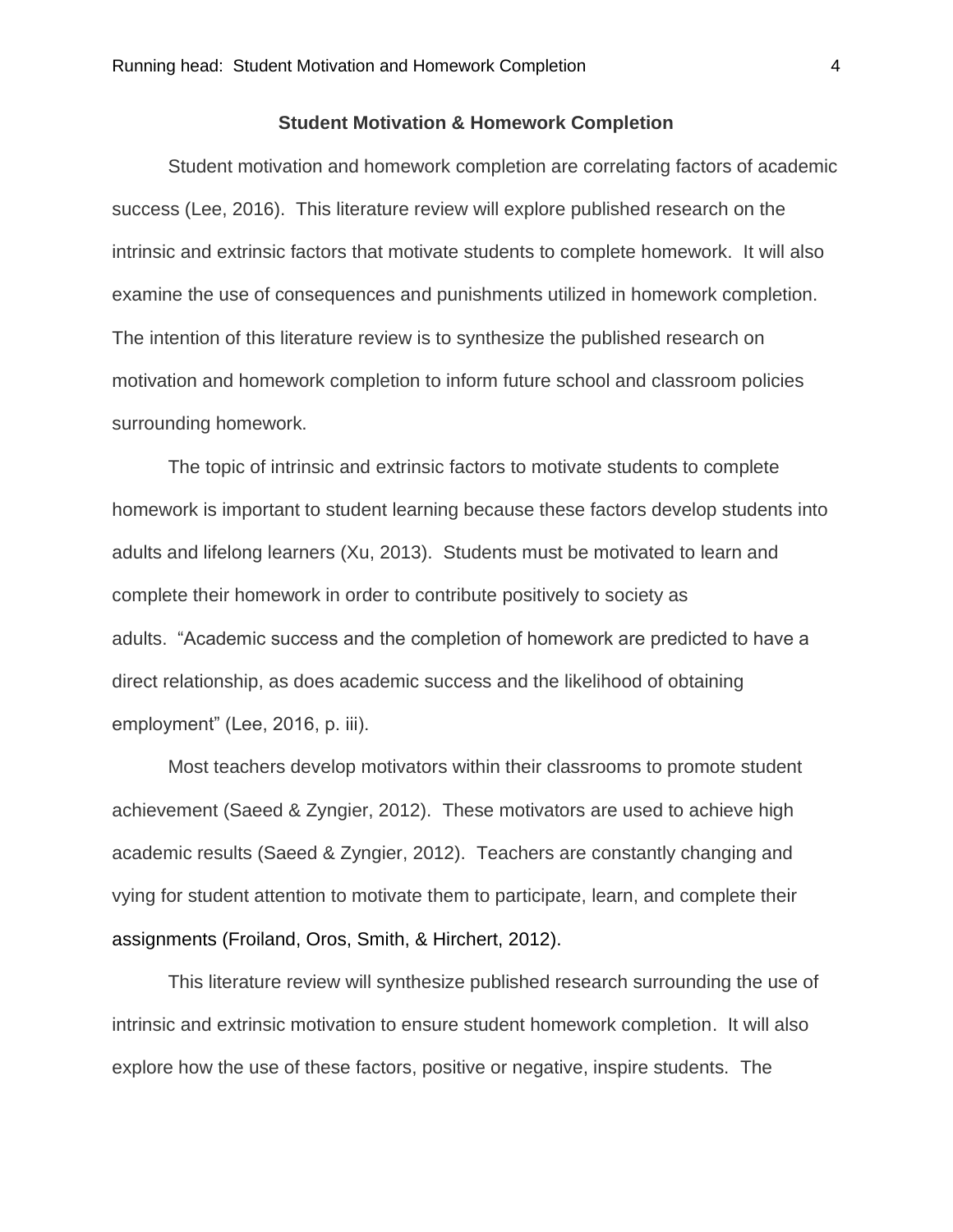research behind student motivation and homework completion is important because they should inform future classroom and school policies pertaining to homework. If teachers have a comprehensive understanding of the different types of student motivation, they are more likely to provide a learning environment to students that better supports their learning (Saeed & Zyngier, 2012).

#### **Literature Review**

#### **Homework**

Homework is used to describe schoolwork that is given to students with the intent that completion will occur after the conclusion of the school day (Marcum, 2018). Many teachers assign and grade homework to instill a good work ethic in learners (Dueck, 2014). Homework provides opportunities for children to develop good study habits, develop a sense of responsibility, and understand that learning can occur anytime, anywhere. Homework can also be assigned to help students become lifelong learners (Bembenutty, 2011). Although attitudes towards homework have shifted back and forth for many years, homework continues to be a practice used in education today (Xu, 2013).

**Challenges of homework completion.** Homework is a common and widespread educational activity that presents many challenges to students, parents, and teachers alike (Xu, 2013). Unfortunately, getting students to complete homework has become one of the most challenging issues educators face (Xu, 2013). Students fail to complete homework for many reasons.

Some factors that may lead to students not completing their homework can be beyond a student's control. Poverty, for example, can be a major hurdle that students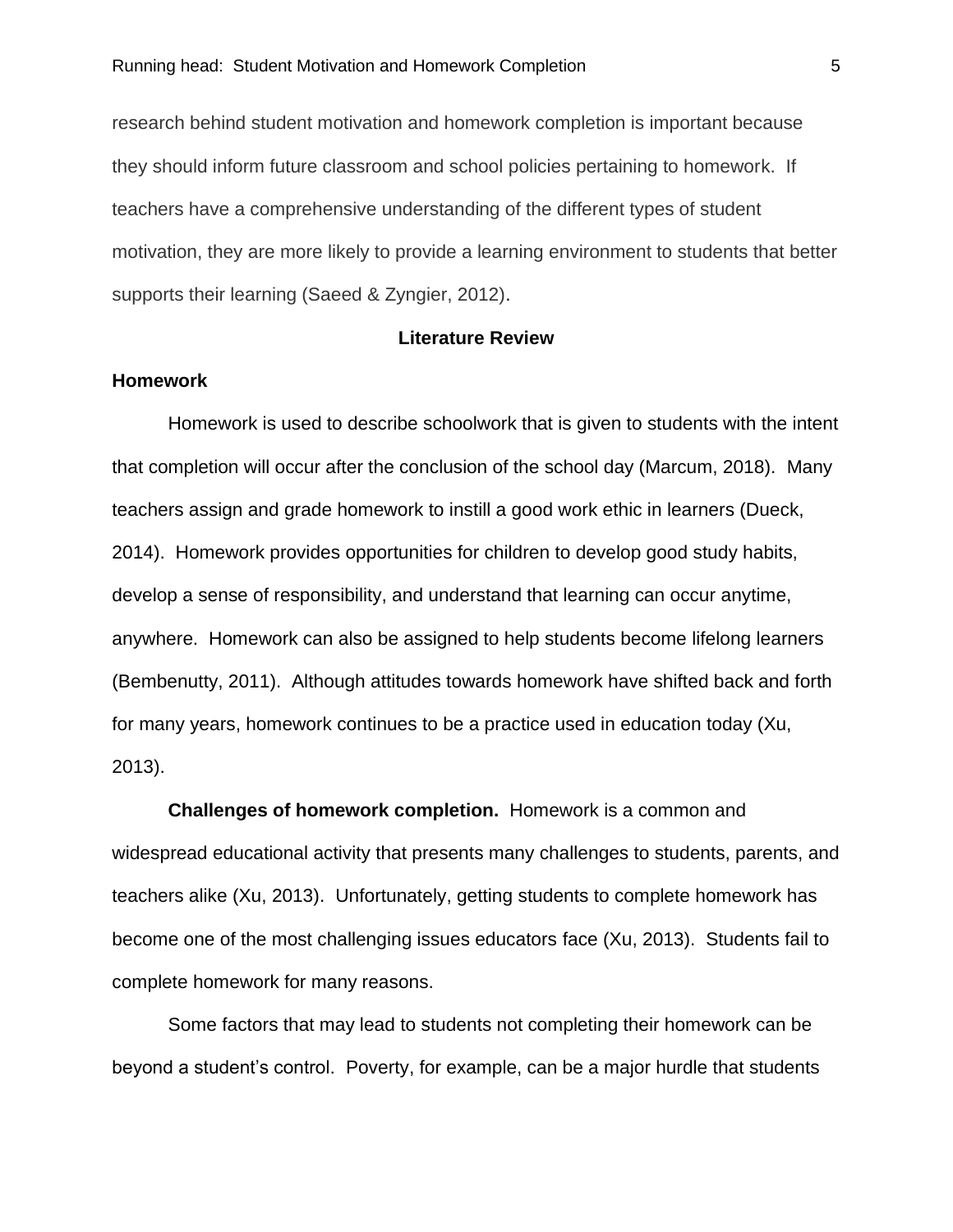face in completing homework (Dueck, 2014). For families living in poverty, students may not complete their homework because they lack the resources to do so, they may experience violence in their home, or they may possess negative views of school that have been passed on from their parents (Dueck, 2014). Thus, students who suffer from the disadvantages of living in a low socioeconomic area may not feel empowered to complete their homework. These socioeconomic factors impact teachers as well since they do not want a student to be punished for not completing a homework assignment.

Other factors that may lead to students not completing their homework can be associated with the unnecessary stress, conflict, and interruption into the busy lives of families that homework brings (Beldon, 2007). Homework can place a strain on the parent-child relationship and can cause a reduction in quality family-time spent together (Marcum, 2018). Darling-Hammond & Ifill-Lynch (2006) noted that students often do not plan time for homework in their evenings. Additionally, Marcum (2018) noted that a major concern for parents was the stress that their children experienced by the length of the homework that their children were being asked to complete in the evenings. The parents in this study indicated that when their children were stressed by their homework length, their entire family was stressed, thus negatively affecting their family time. Additionally, some students may not complete homework because they simply do not know how to do the homework (Darling-Hammond & Ifill-Lynch, 2006). Not knowing how to do the homework combined with both the amount of time needed to complete the homework and not planning for the time needed adds additional stress on families trying to attend activities or social events in their evenings. Consequently, trying to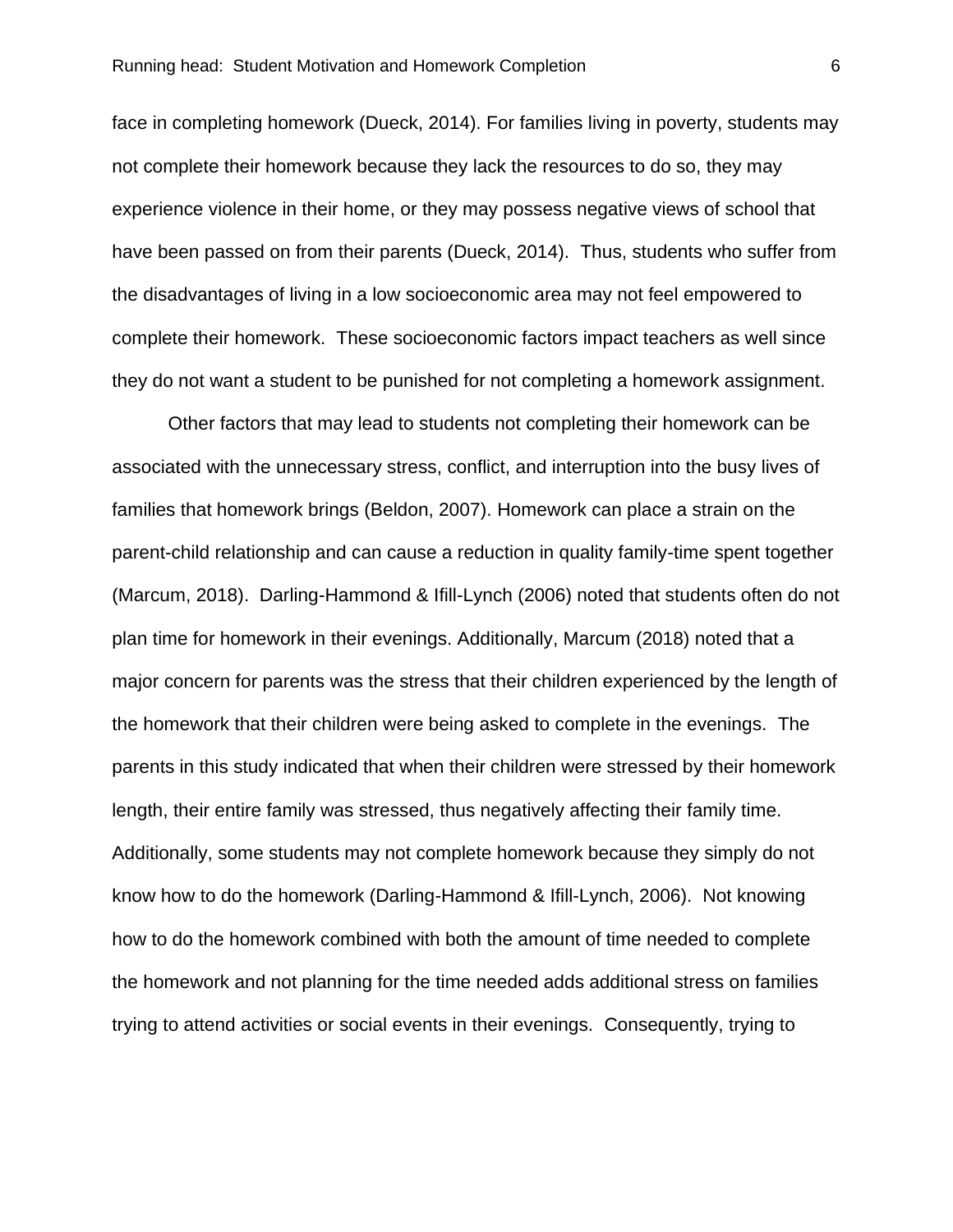complete homework can cause stress and frustration for students and parents as it interferes with their social activities (Olson, 2018).

Requiring homework of students has also been shown to have a negative effect on teacher-parent relationships. Marcum (2018, p.11) noted that "assigning homework is often felt by parents to be an attack on their parenting skills and greatly decreases quality family time that children need." In a parent response to Marcum (2018), a concern was expressed that teachers underestimate how long homework actually takes. Teachers' expectations and the reality can vary greatly. Another reason that homework puts stress on parent-teacher relationships is that parents may inaccurately teach children a concept or teach it differently than what is taught in class (Marcum, 2018).

**Homework and academic achievement.** Despite the many challenges homework poses for students and their families, homework is important to students' academic achievement (Buzdar, Mohsin, Akbar, & Mohammad, 2017). The quantity of homework assigned, though, may be of less importance than the quality of the homework experience and students' own study behaviors and habits in increasing this academic achievement.

Marcum (2018, p.71) noted that "elementary school homework can be utilized in a way to improve the academic performance of students. Such an improvement for elementary school students cannot occur without constant, honest parental feedback," thus indicating that with strong parental input, homework completion has positive academic effects. Similarly, Núñez, Suarez, Rosario, Vallejo, Valle, & Epstein (2015) determined that parental involvement in the homework completion process contributes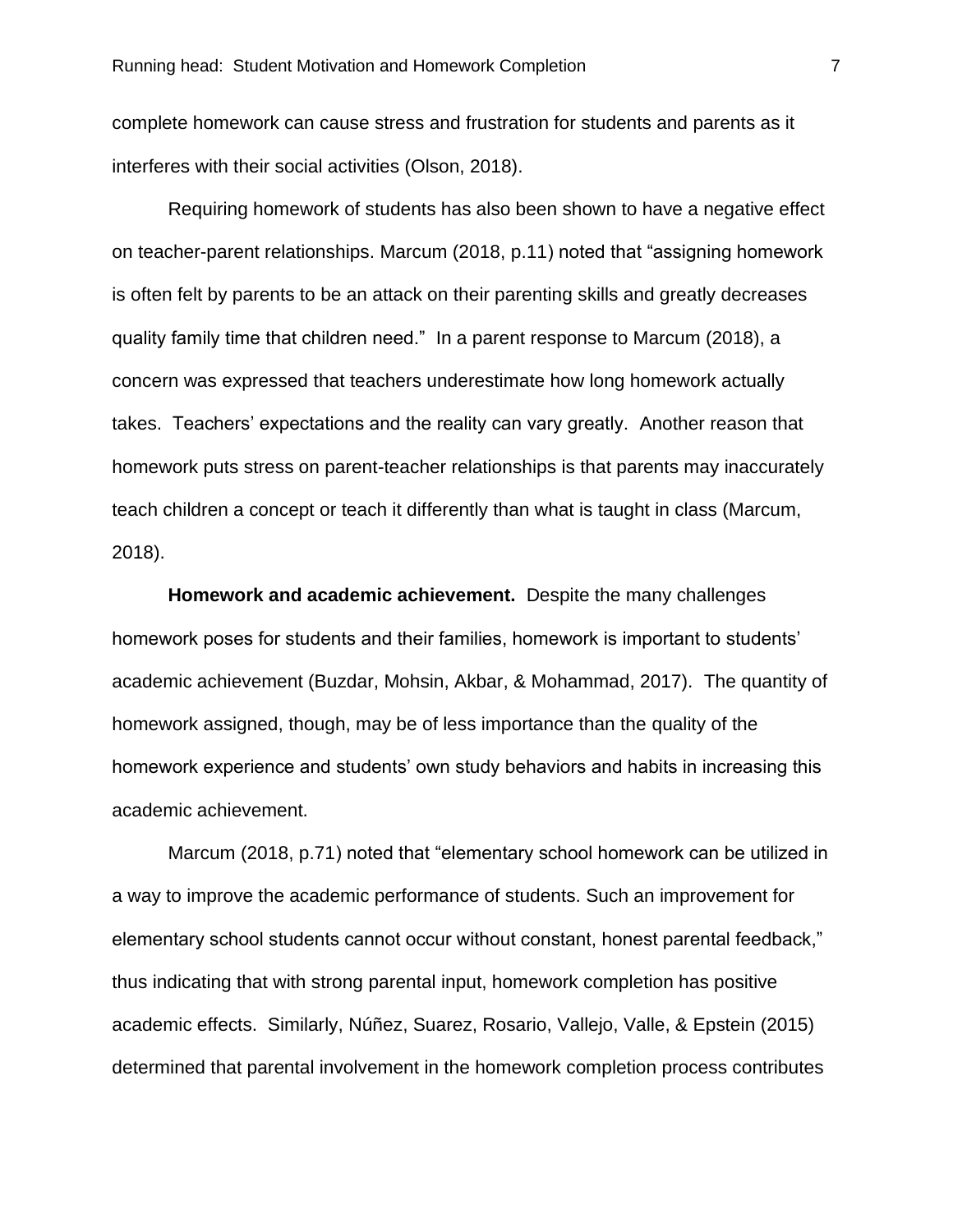to success. Núñez, et al., (2015) studied 1,683 Spanish students who ranged in age from 10 to 16 years old and attended 10 different urban public schools. The purpose of this study was to compare the differences between elementary, middle, and high school students as it related to homework factors and academic achievement. Homework behaviors and parental support were also studied. Núñez, et al., (2015) determined that elementary, middle school, and high school students all showed a positive relationship between homework and academic achievement. The homework factors that contributed to academic achievement included the amount of time spent doing homework, the amount of homework completed, and the perceived amount of parental involvement in completing homework. Although all three levels of students showed increased academic achievement with homework completion, the amount of achievement varied based on the age group and the amount of perceived parental homework involvement in the completion of the homework; middle school students, they noted, reaped the most benefits (Núñez et al., 2015). Ultimately, Nunez et al., (2015) determined that completing homework with parental involvement positively impacted students' academic achievement.

Teacher feedback is also a strong factor in successful homework completion and academic achievement. Homework has been found to be more purposeful and interesting to students if the teacher leaves feedback. When students are without feedback, they may be "left in the dark" and may question the value of the work (Watkins, 2012). Students who receive feedback know what they need to work on or what kind of support they need (Watkins, 2012). In a study conducted by Jianzhong Xu (2011), homework completion at the secondary level was examined. This study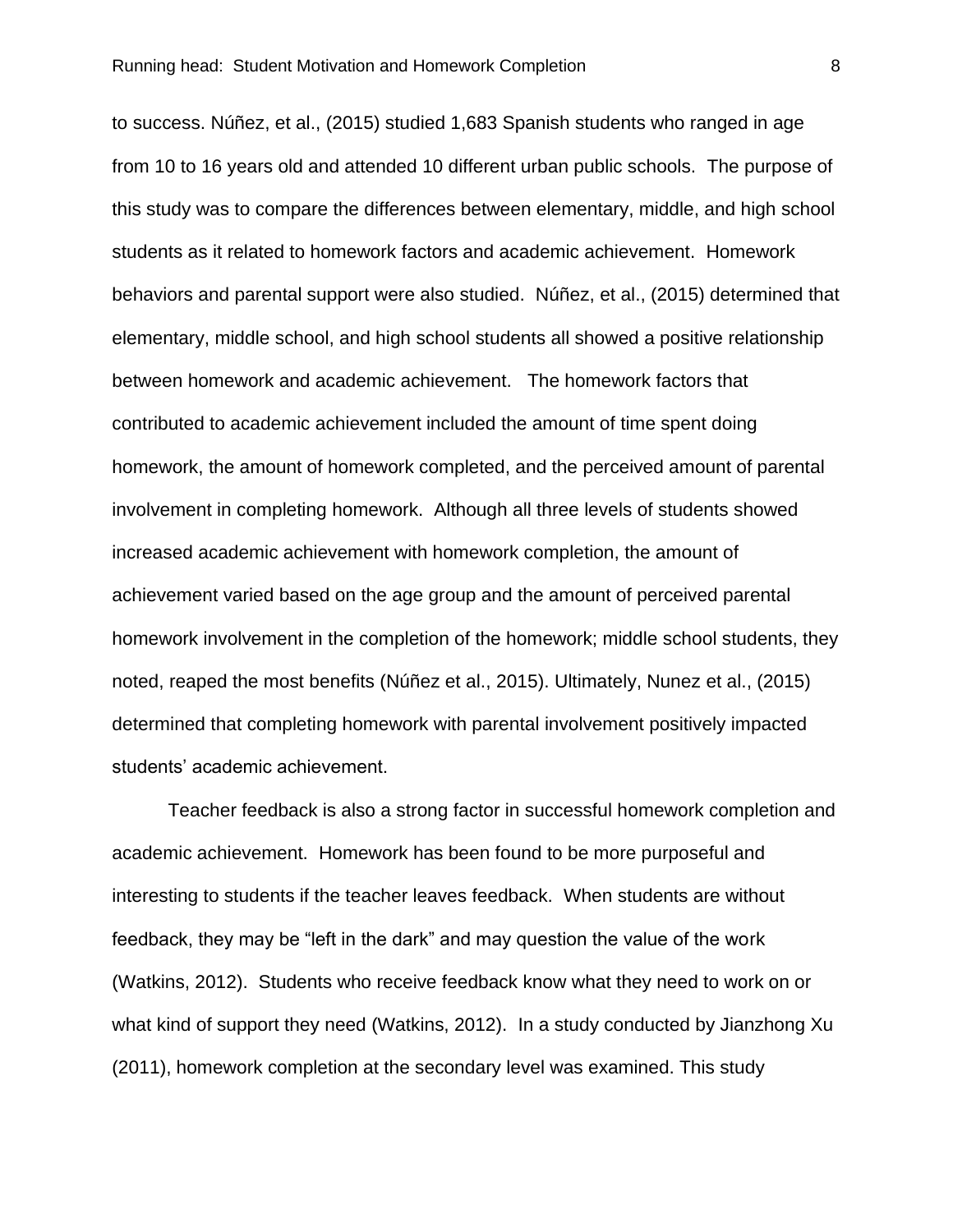consisted of 1,895 students from 111 classes in the United States. There were 1,046 students from the eighth grade and 849 students from the eleventh grade who participated. The participants took part in a series of questions about their academic achievement, parent education, teacher feedback, reasons for doing homework, homework interest, homework management, and homework completion. Xu determined that teacher feedback had a positive effect on student homework completion. Thus, teacher feedback may help students see value in completing their homework, which could have positive influences on their academic achievement.

Additionally, students' study environment also plays a role in homework completion, and ultimately, students' academic achievement. A good study environment consists of a quiet area, limited distractions, adequate workspace, and the removal of potential distraction items (Xu, 2013). In environments such as these, students are better able to manage time, monitor motivation, and control their emotions. Based on survey results of 86 ninth-grade students, Watkins (2012) noted that students' study environments also affect homework completion. Sadly, barely half of Watkins's surveyed students (52.4%) said they can find a quiet place to do homework. Not having a study space favorable to doing homework can negatively impact homework completion rates, which could then negatively impact academic achievement. Results such as these appear to support that good study spaces impact homework completion rates positively which would positively affect academic success.

Although parent involvement, teacher feedback, and the study environment all contribute to homework completion and, subsequently, academic success, all may be insignificant if students do not have a positive attitude and take the initiative when it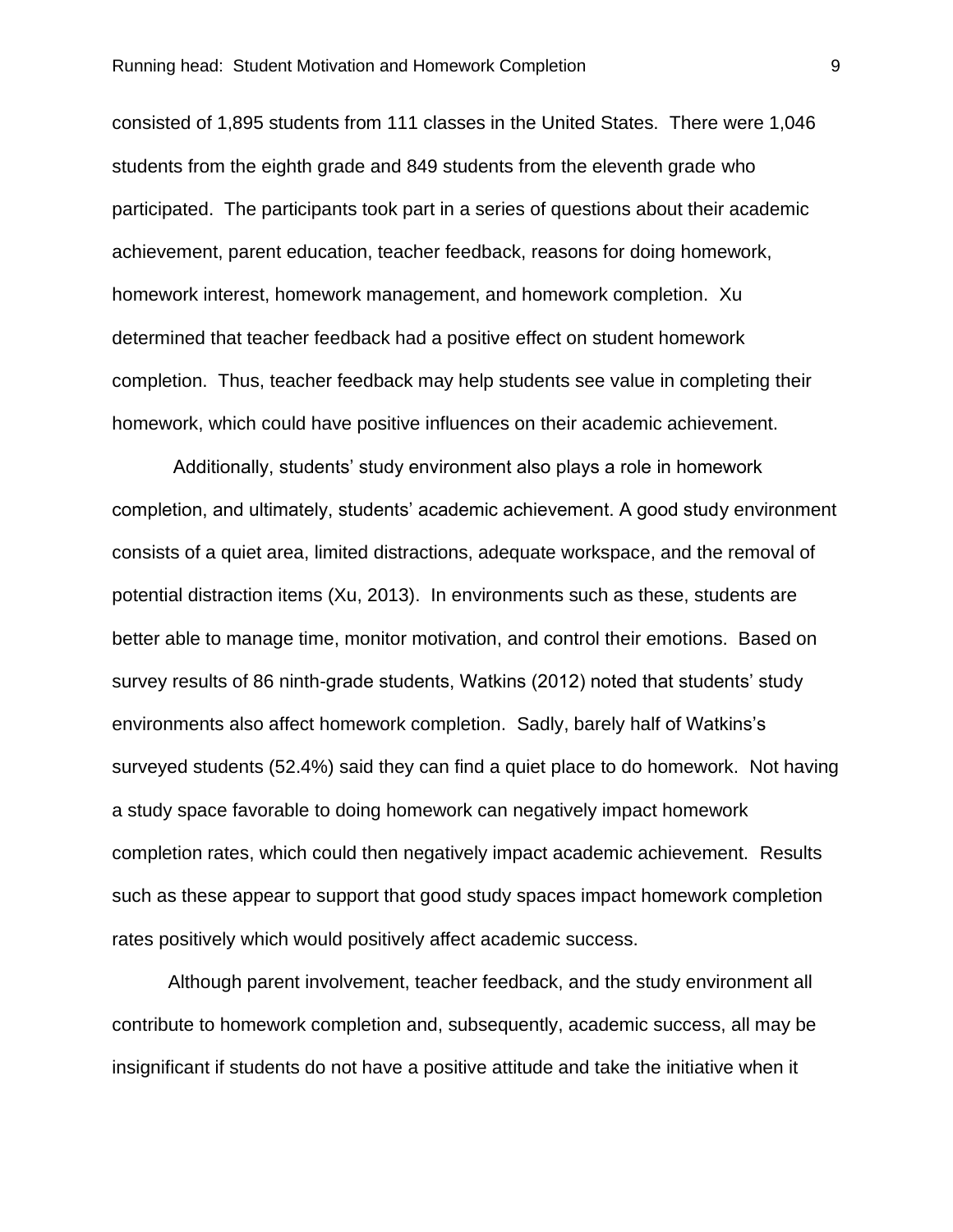comes to homework completion. Homework study behaviors and personal dispositions play significant roles in homework completion, and therefore would also be significant factors in students' academic achievement. Zimmer and Kitsantas (2005) conducted research on the relationship between the variables of academic achievement (GPA) and quantity of homework, quality of homework practices, perceived responsibility for learning, self-efficacy for learning, and prior achievement at a private high school of all girls. The study consisted of 179 students who ranged in age from ages 14 to 19. This particular school was chosen because homework played a major role in the curriculum; students reported completing an average of 190 minutes of homework daily. Researchers found a significant correlation (0.71) between students' GPA and the quantity of homework they completed. An even more significant correlation (0.75) was also identified between the amount of time students spent on homework with the quality of students' homework behaviors, meaning that students who had a regular time and place to study, set priorities, and completed their assignments fully spent more time studying overall. Unfortunately, however, path analysis found no direct path between homework and GPA ( $p = .000$ ). The relationship between homework and GPA was significantly mediated by students' self-efficacy for learning and their own responsibility. Students with higher self-efficacy for learning and responsibility had better homework behaviors and higher GPAs, thus showing that student self-regulation may play just as an important role in achievement than the homework itself, which demonstrates that homework management is directly related to homework completion and, ultimately, increased academic achievement.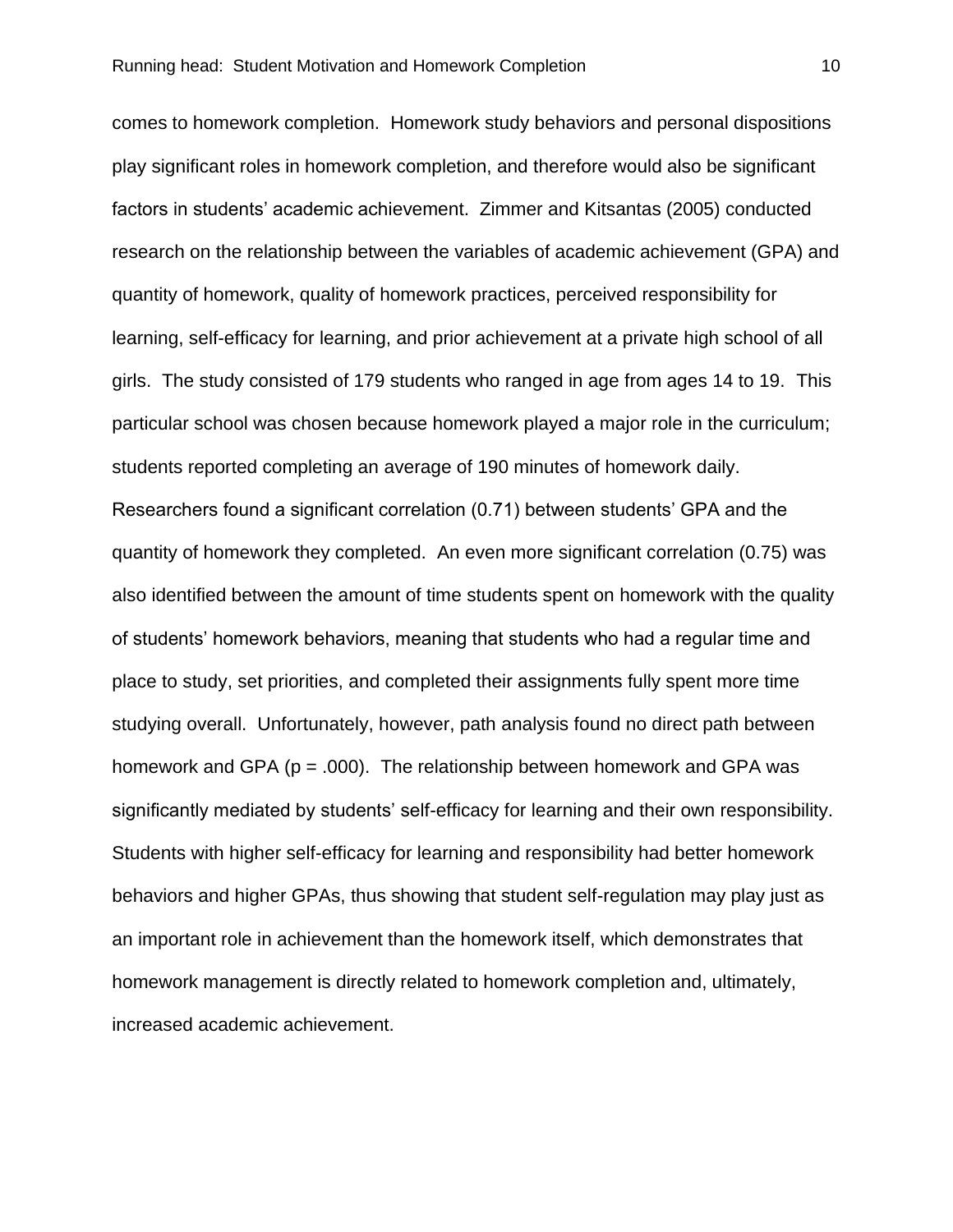**Strategies to increase homework completion.** Because homework completion appears to be directly related to increased overall academic achievement, increasing students' success in completing homework would be a logical step in increasing students' overall academic achievement.

The use of in-class time to work on homework may be one promising strategy to increase homework completion. In a study by Beldon (2007), it was determined that clear homework policies, parental support, and in-class time to work on the assignment may increase timely completion of homework. Beldon (2007) looked at 19 sixth-graders from New York who participated in this study. Homework policies were sent home and required parent signatures before this study began, thus ensuring that homework completion expectations were clear. Beldon (2007) also implemented homework time into the end of the school day and allowed fifteen minutes at the end of class for students to begin their homework assignments. Before these interventions, 78% of students turned in their homework on time. After these interventions were put in place, 83% of students turned in their homework, which may indicate that students are more apt to work on homework while still in their classroom setting.

Similarly, Watkins (2012) conducted research to evaluate whether shortened assignments that utilized more in-class time for practice would increase homework completion and academic achievement. Watkins's participants were 86 students in 4 sections of 9th grade chemistry. Baseline data on homework completion and test GPA was collected from the 3rd unit of the semester. Homework was considered complete if students had a grade of 90% or higher. Watkins concluded students in all four sections were not significantly different. For the 4th unit of the class, sections 1 and 2 were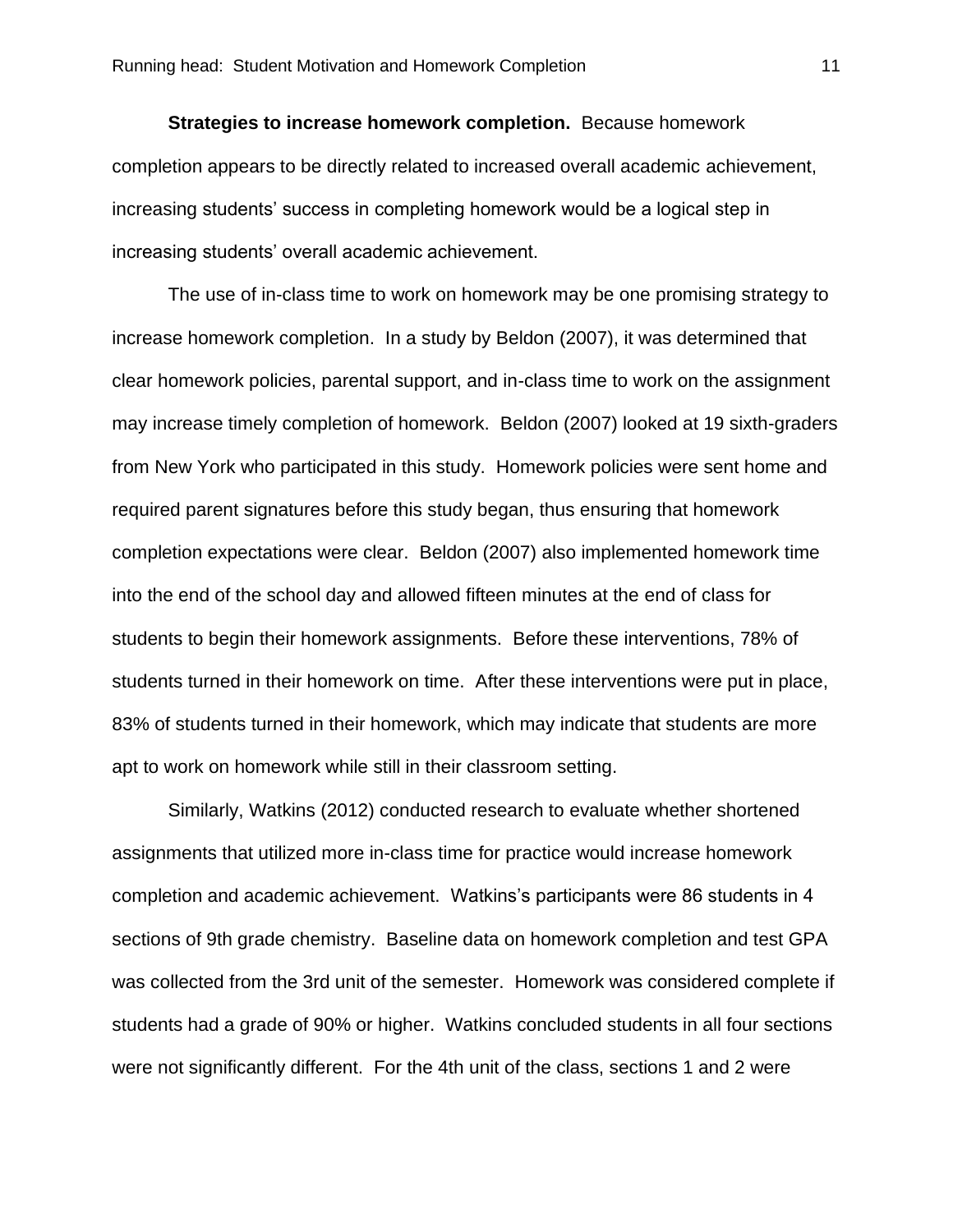grouped together and received a shortened assignment and more class time for working on the assignment. Students in sections 3 and 4 received their regular assignments for unit 4 with no additional class time to work on the assignments. The homework completion rate for students in sections 1 and 2 increased slightly from 82% to 84%, and the amount of homework completed outside of class decreased from 82% to 54%. For the 5th unit of the class, sections 3 and 4 received the treatment of shortened assignments and increased work time in class, and sections 1 and 2 received the regular assignments. Students of sections 3 and 4 showed a slight decrease of homework completion from 79% to 78% and a decrease in homework outside of class from 84% to 54%. Despite the marginal change in homework completion, the test GPAs of students of both groups improved from 2.75 to 3.31 and 2.83 to 2.92 respectively, following the intervention of shortened assignments. Though the sample size was small, this finding may suggest out-of-class homework time and the quantity of the homework may be less important than the quality of time students spend on practicing the concepts.

Another strategy to successful homework completion is a learning management system, called a Learning Station (Hall and Zentall 92000). This strategy includes both parental involvement and teacher feedback, components which have been shown to have positive effects on academic achievement. Hall and Zentall (2000) demonstrated the importance of a study time management system that incorporates parental involvement, teacher feedback, and support with their study of three middle school math students and a math teacher from a small, urban school in the Midwest. These three students were chosen because they were described as being active and inattentive in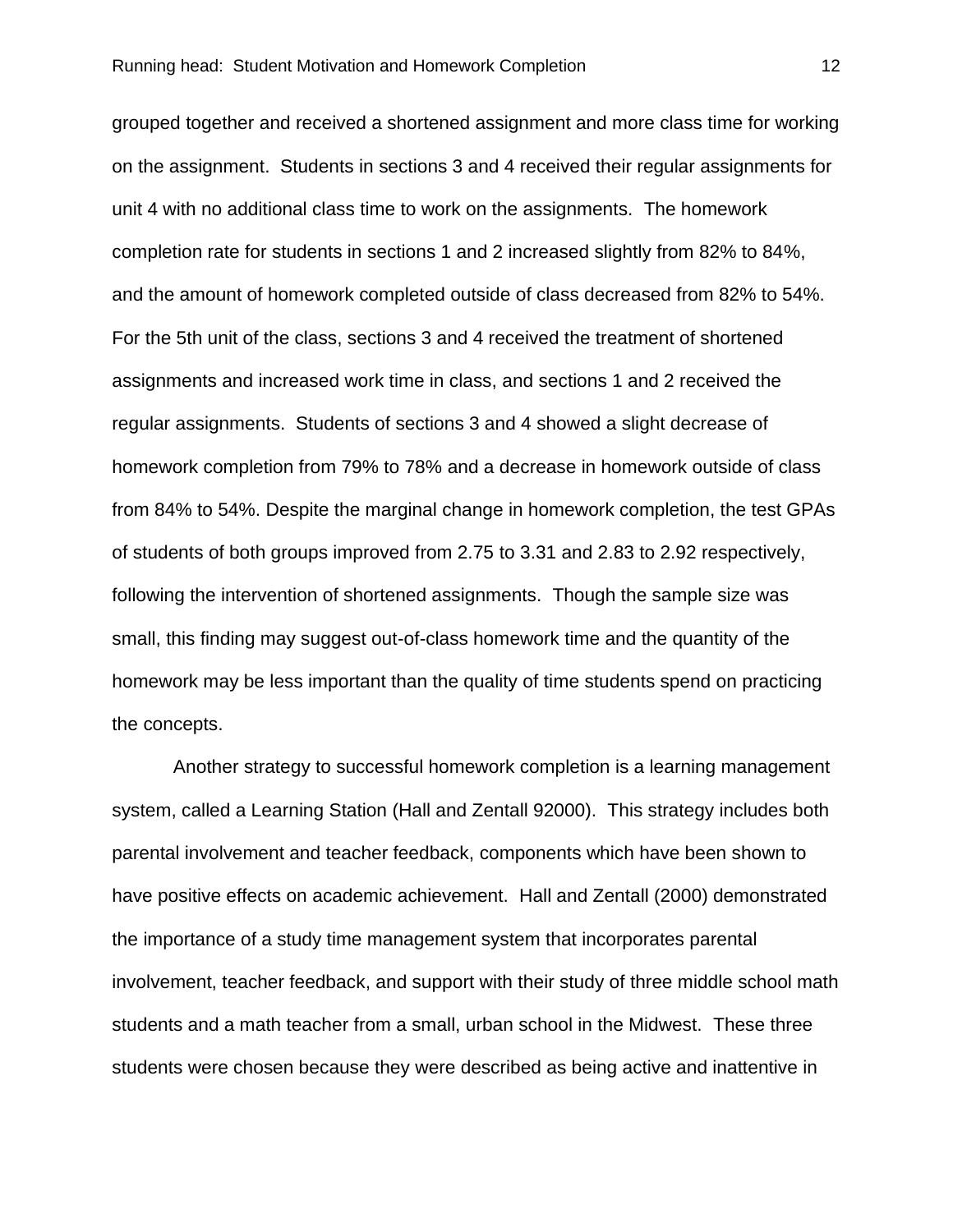the classroom. Two of these three students were noted as never completing their homework while the third stated that he finished in a rush right before class every time. Hall and Zentall (2000) tested the intervention of a physical homework completion space, labeled a Learning Station, to be used at each child's house. Both the students and their parents were present for training on and expectations for using the Learning Station. The Learning Station consisted of a three-sided panel. One panel included log sheets where students logged their work time, breaks, homework times, and a parent signature as well as activity cards for homework breaks that were constructed during training. Also, the panel included a mirror to remind students to focus on themselves and what they were to be doing. The next panel was for completed log sheets, which would provide feedback for the teacher. During this study, parents were involved through weekly phone calls and by signing the daily homework logs. When this study began, these students did not complete their homework. During the study, one student did not follow the procedures of the Learning Station, making his data invalid. By the end of the study, both remaining students' homework completion rates had increased with one student completing 12 of 13 assignments and the other completing 11 of 16 assignments. The Learning Station provided the teacher feedback on how much time was spent on homework. The students averaged between 22 to 24 minutes a night. Though the sample size was very small, the concept of Learning Stations may suggest that combining parental support and teacher feedback with a homework time/space management system may increase student homework completion.

As noted, positive parental support also helps to ensure homework completion (Marcum, 2018). Núñez, Suarez, Rosario, Vallejo, Valle, & Epstein (2015) determined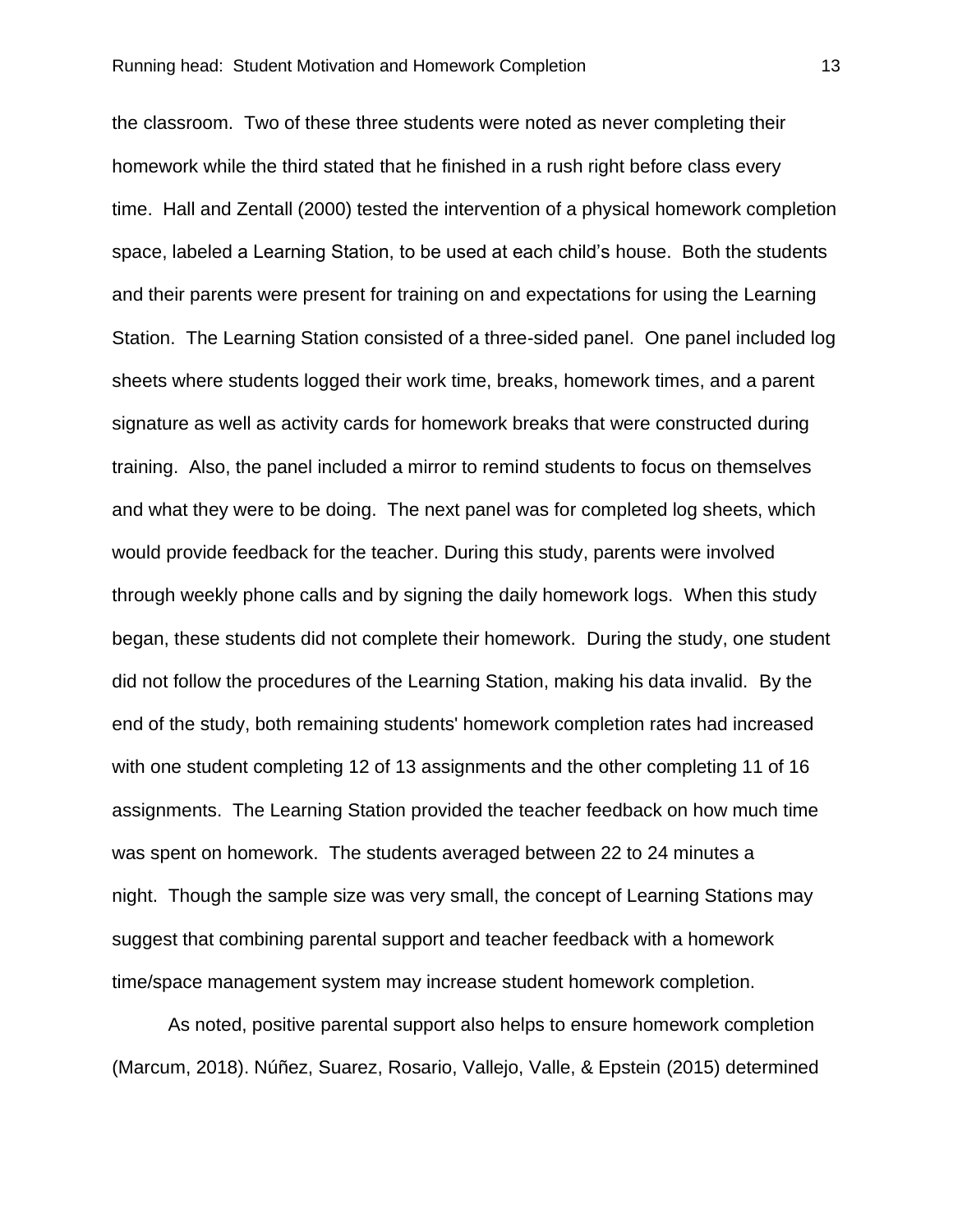that completing homework with parental involvement positively impacted students' academic achievement. Parents can provide motivational resources that promote positive engagement in school (Nunez et al., 2015). Therefore, parental involvement in homework completion is directly related to a student's homework behavior. Additionally, student self-monitoring is another strategy that shows positive impacts on homework completion and academic achievement. Parental involvement often occurs in conjunction with strategies that lead to successful homework completion. Combining parental support and personal student accountability strategies may also help increase homework completion.

In Hall and Zentall's (2000) study that included the Learning Station, parents were called weekly, signed daily logs, monitored homework time, and noted the number of problems completed nightly on student homework log sheets. Similarly, Falkenberg and Barbetta (2013) conducted a study that concentrated on student self-monitoring but also included parental support. Falkenberg and Barbetta's (2013) study focused on four students in the 4th grade who had very poor homework performance. By providing families with homework tips and self-monitoring sheets that were to be completed by students, signed by parents and turned in daily, as well as teacher conferences and feedback, homework completion rates improved. Student 1 increased homework completion by 17%, student 2 by 20%, student 3 by 29%, and student 4 by 45%. These two studies suggest that coupling parental support with personal student accountability strategies within a learning management system like a Learning Station may help increase homework completion.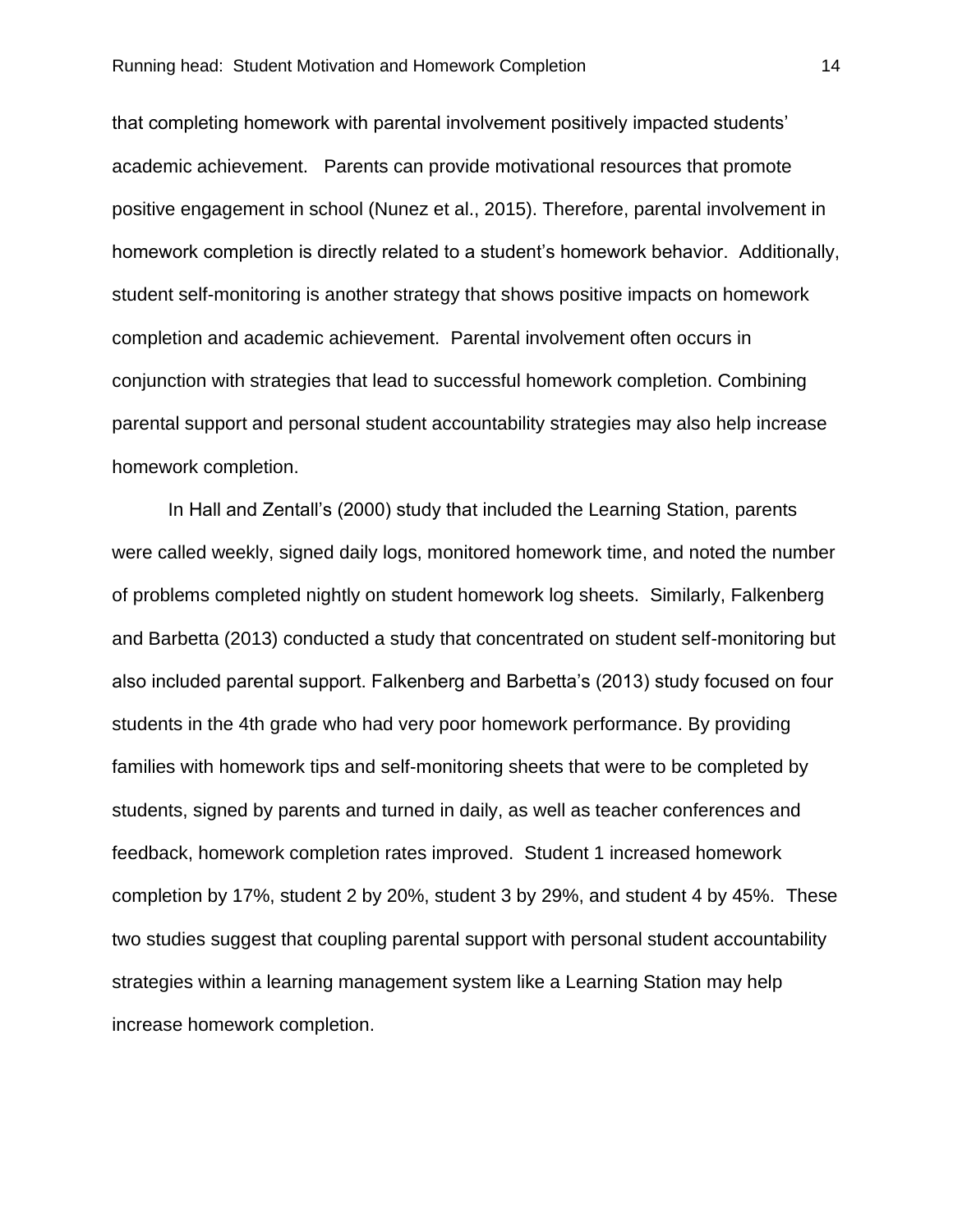#### **Student Motivation Relates to Academic Success**

Motivation is a very important factor in determining the educational success of a student (Buzdar et al., 2017). In the classroom setting, motivation is the amount to which a student puts forth effort and focuses on learning to achieve successful results (Saeed & Zyngier, 2012). Motivation provides individuals with the force essential for direction and empowers them with energy and passion that can lead them to better satisfaction and better educational performance (Buzdar et al., 2017).

Intrinsic motivation is the inner drive or passion people have to achieve (Grimus, 2012). In learning, intrinsic motivation means engaging in learning opportunities because they are enjoyable and interesting (Froiland, et al., 2012) Extrinsic motivation represents the drive to achieve awards or a social status (Girmus, 2012). A challenge, then, for educators today is understanding the components of motivation and determining how best to empower students to strive for success (Froiland et al., 2012).

Research conducted by Mathewson (2020) showed that 74 percent of fifthgraders felt engaged in their learning while only 32 percent of high school juniors felt engaged. This data implies that student motivation to learn decreases as students get older. In addition to a decline in their engagement, many students do not see or understand the real-world relevance of homework (Tyner & Petrilli, 2018). Because an education is known to correlate with future income and quality of life, maintaining student engagement and students' motivation to learn is needed to ensure their educational success. Ultimately, the students themselves are the ones who will eventually reap the benefits of the effort they themselves have put into school (Tyner & Petrilli, 2018). The key, then, is to motivate students to want to learn so they can be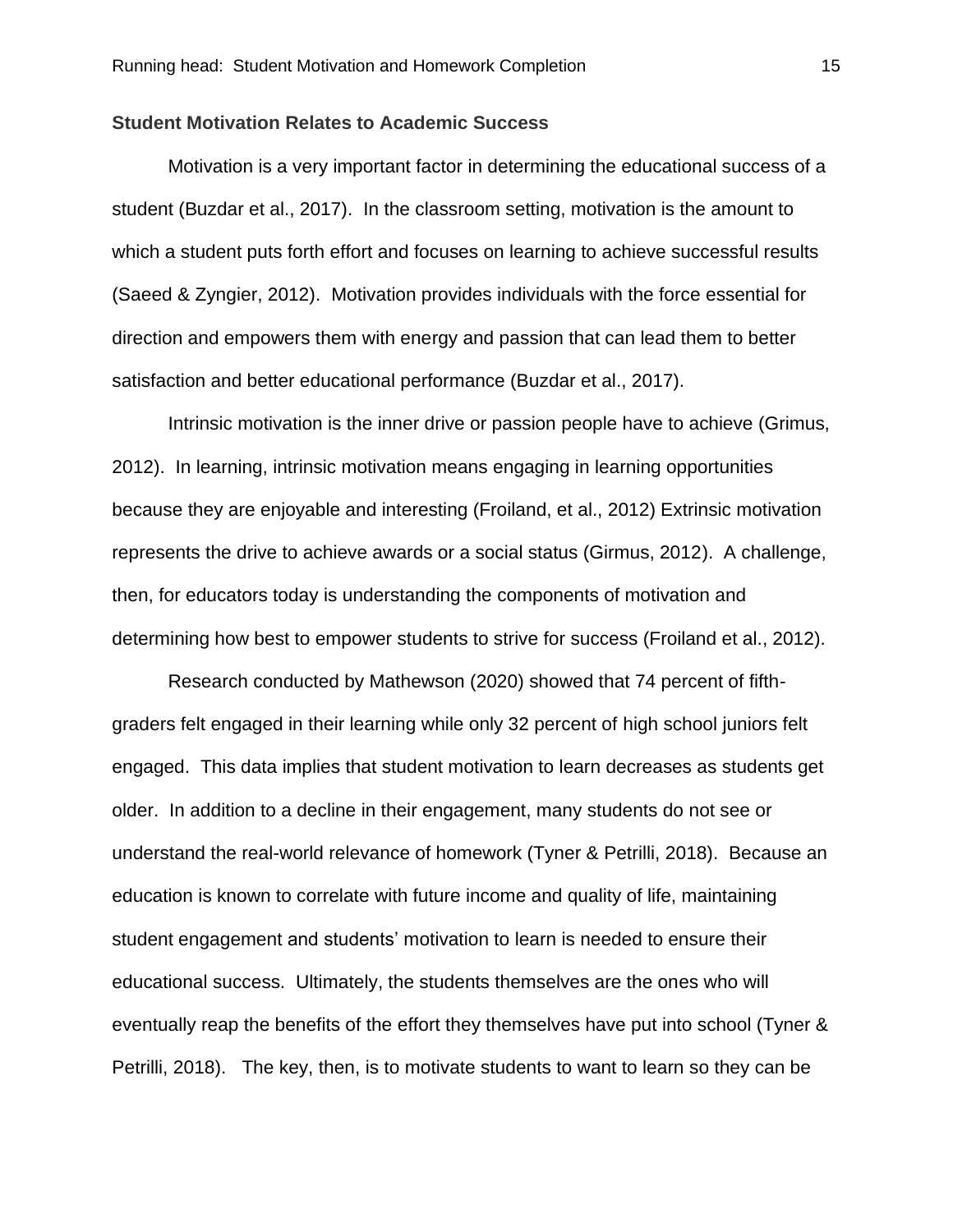successful in school, and a component of that want to learn often involves completing their homework.

Motivating students, though, is a complex process. Teachers who provide positive, upbeat, and compassionate learning environments often motivate students to strive to learn (Froiland, et al., 2012) These teachers' lessons are often meaningful, interesting, and positive experiences for students (Froiland, et al., 2012). In a motivated learning environment such as this, teachers can emphasize to students the importance of taking charge of their learning by doing such things as carrying out routines and tasks without teacher supervision (Froiland et al., 2012). These classroom environments provide a haven for students to take academic risks, engage in meaningful discussions, and participate in activities (Mantel, 2013). Thus, teachers who can motivate students often have learning environments where students willingly participate and complete their homework (Froiland et al., 2012).

Afzal & Ali (2010) conducted a study of 342 students to determine the relationship between motivation and academic achievement. These students completed a 30-question "Student Motivation and Satisfaction Questionnaire" which helped the researchers understand their extrinsic and intrinsic motivation. This study revealed an R-square of 80 percent, meaning that a strong relationship between motivation and performance existed. The regression coefficient was .0342 for extrinsic motivation and 0.237 for intrinsic motivation, indicating that academic performance will increase by 34% due to extrinsic motivation and 23% due to intrinsic motivation. Afzal & Ali (2010) noted that students who were more motivated tended to perform better.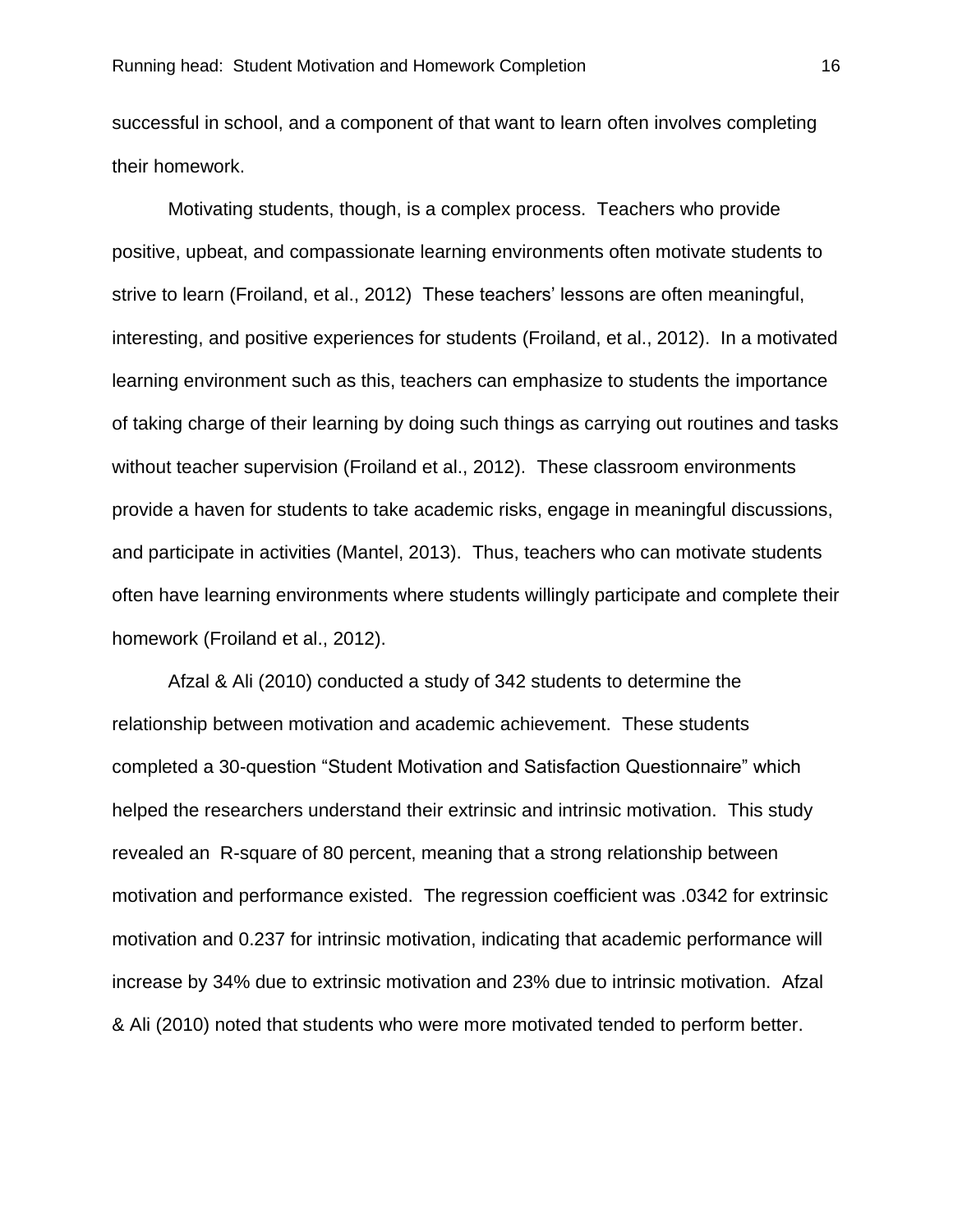Thus, Afzal & Ali (2010) determined that when used together, intrinsic and extrinsic motivators may help students increase academic achievement.

Buzdar et al. (2017) conducted a study of 600 students from Government College, revealing a direct relationship between different indicators of intrinsic and extrinsic motivation and academic performance. Data was collected through the use of the Harter scale (1981) for measuring motivation and modified by Lepper (2005) to explore intrinsic and extrinsic motivation. To explore academic performance, a scale consisting of subscales was self-developed by the researchers. The subscale measures included assignment and classroom tasks, learning performance, class participation, learning comprehension, and learning cooperation and coordination. The subscales were figured based on a five point Likert through SSPS software. The results of the indicators of intrinsic motivation were challenge ( $M = 3.78$ ), curiosity ( $M = 4.06$ ), and independent mastery ( $M = 3.98$ ). Extrinsic indicators were easy work ( $M = 3.09$ ), pleasing the teacher ( $M = 3.10$ ), and dependence on the teacher ( $M = 3.78$ ). The results of academic were assignment and classroom tasks ( $M = 3.78$ ), learning performance (M = 3.06), class participation (M = 3.21), learning comprehension (M = 3.02), and learning cooperation and coordination (M = 3.55).

When comparing these indicators to find relationships among intrinsic and extrinsic motivation to academic performance, it was determined that all of the indicators, except the extrinsic motivators of dependence on teacher and easy work, have significant relationships with academic performance (learning performance and classroom participation). Therefore, it was determined that intrinsic and extrinsic motivation have a strong relationship with academic performance.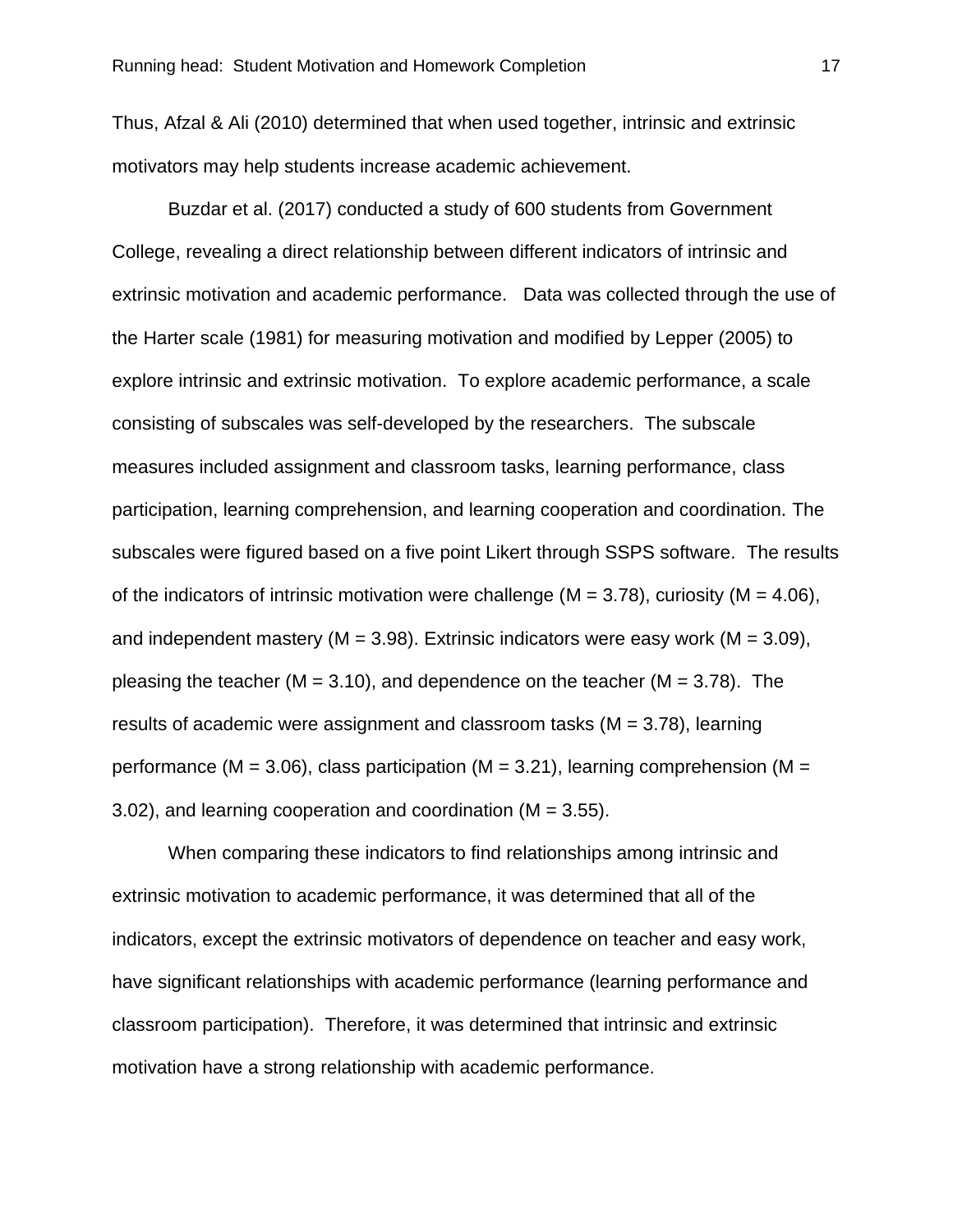#### **Use of Intrinsic Motivation**

Intrinsic motivation meets the psychological needs of learners. According to Self-Determination Theory, all people seek to satisfy these psychological needs: the need for developing competence, the need for creating meaningful connections with others, and the need for autonomy or perceiving that one can initiate and regulate one's actions (Froiland et al., 2012). Unfortunately, academic intrinsic motivation has been shown to decline year after year as students become less engaged in school as they move from the elementary grades to high school (Froiland et al., 2012). To combat this known decline, teachers need to promote intrinsic motivation for the psychological well-being and academic success of students (Froiland et al., 2012).

Students who possess intrinsic motivation are motivated to perform a task because they find it interesting and satisfying (Moore, 2015). Intrinsically-motivated students work for top grades and the desire to excel above their peers (Olson, 2018). Consequently, intrinsically-motivated students are often more competent with and engaged in their own learning and they tend to have a positive attitude towards homework (Froiland et al., 2012; Saeed & Zyngier, 2012). Students who are intrinsically motivated also tend to find interest in homework whether they believe they are learning something new or not (Bempechat, Li, Gillis, Neier, & Holloway, 2011). Overall, intrinsically-motivated students make the most of their learning opportunities (Froiland et al., 2012).

A lack of intrinsic motivation, on the other hand, can prevent some students from completing their homework and ultimately not making the most of the learning opportunities (Watkins, 2012). If students feel threatened by the classroom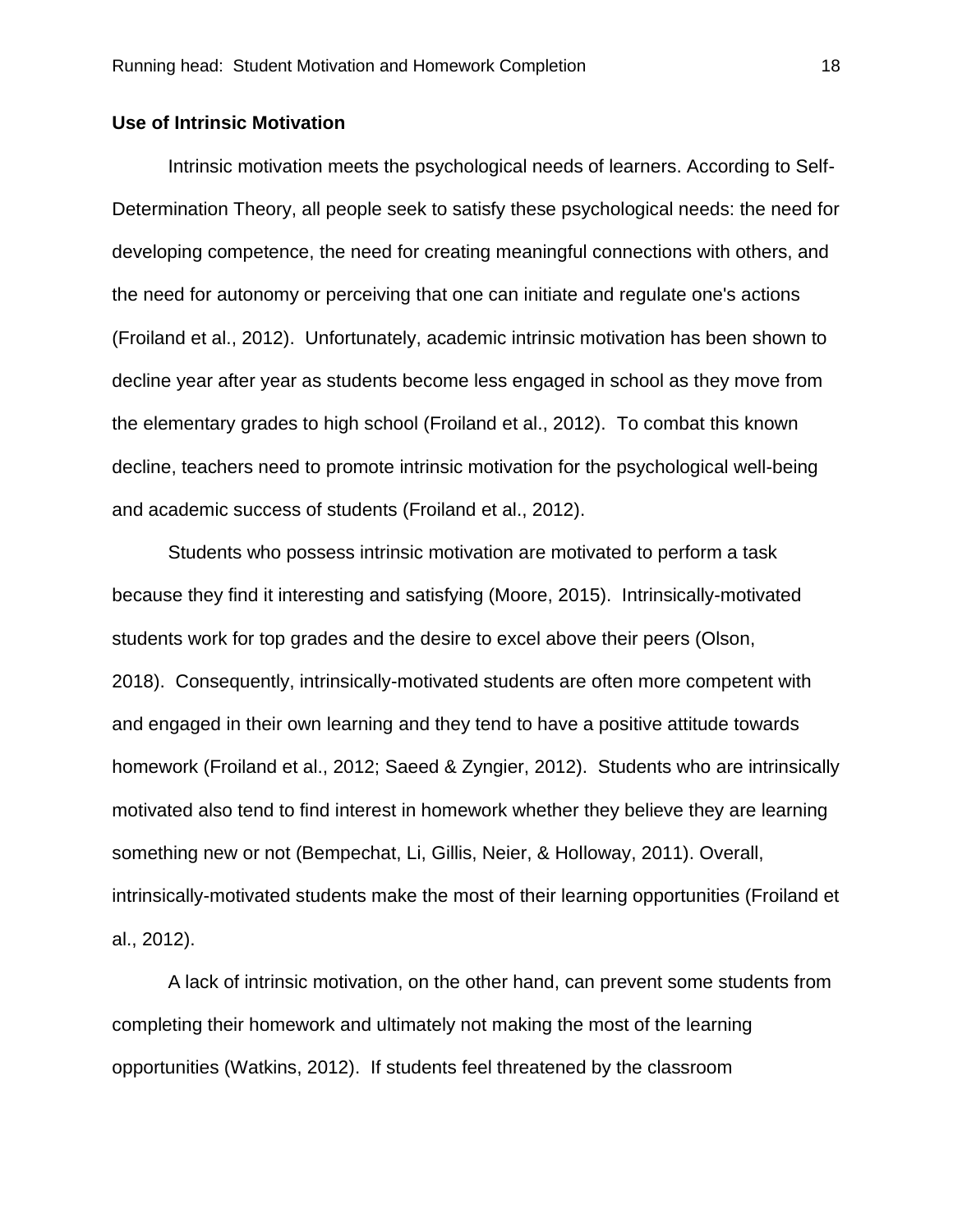environment, feel the teacher is in control of their every move, or that they are not able to show individuality in the classroom, they will be less motivated to complete their homework (Watkins, 2012).

Birdsell, Ream, Seyller, and Zobott (2009) studied 98 seventh-grade students to determine if intrinsic student motivation would increase if students were given choice. District teachers developed a unit of study that allowed for student choice on curricular assignments, group work, and assessments. For this study, pre- and postintervention questions were asked about homework to determine the data of choice in those areas. During the pre-intervention question, students reported advantages of choosing their own homework as follows: "25% could choose by ability level, 18% thought that being able to choose homework was an advantage, 16% of students believed it would result in good grades, 15% felt an advantage of choosing what interests them, 11% believed it would results in good grades, 8% of the students felt they would invest more time in their homework if they got to choose it, and 7% felt an advantage would be knowing what to expect with the assignment.' (Birdsell et al., 2009, p.33). After the intervention, students were asked the same questions about the advantages of homework choice. The data showed a 4% increase for students reporting that with choosing their homework assignment, they felt they had an advantage. Additionally, 7% of students reported an advantage of having the ability to choose their homework was how much time they spent completing it. There was also a decline of 3% for students choosing less work as a reason to choose an assignment (Birdsell et al., 2009). This data suggests that offering students choices increases the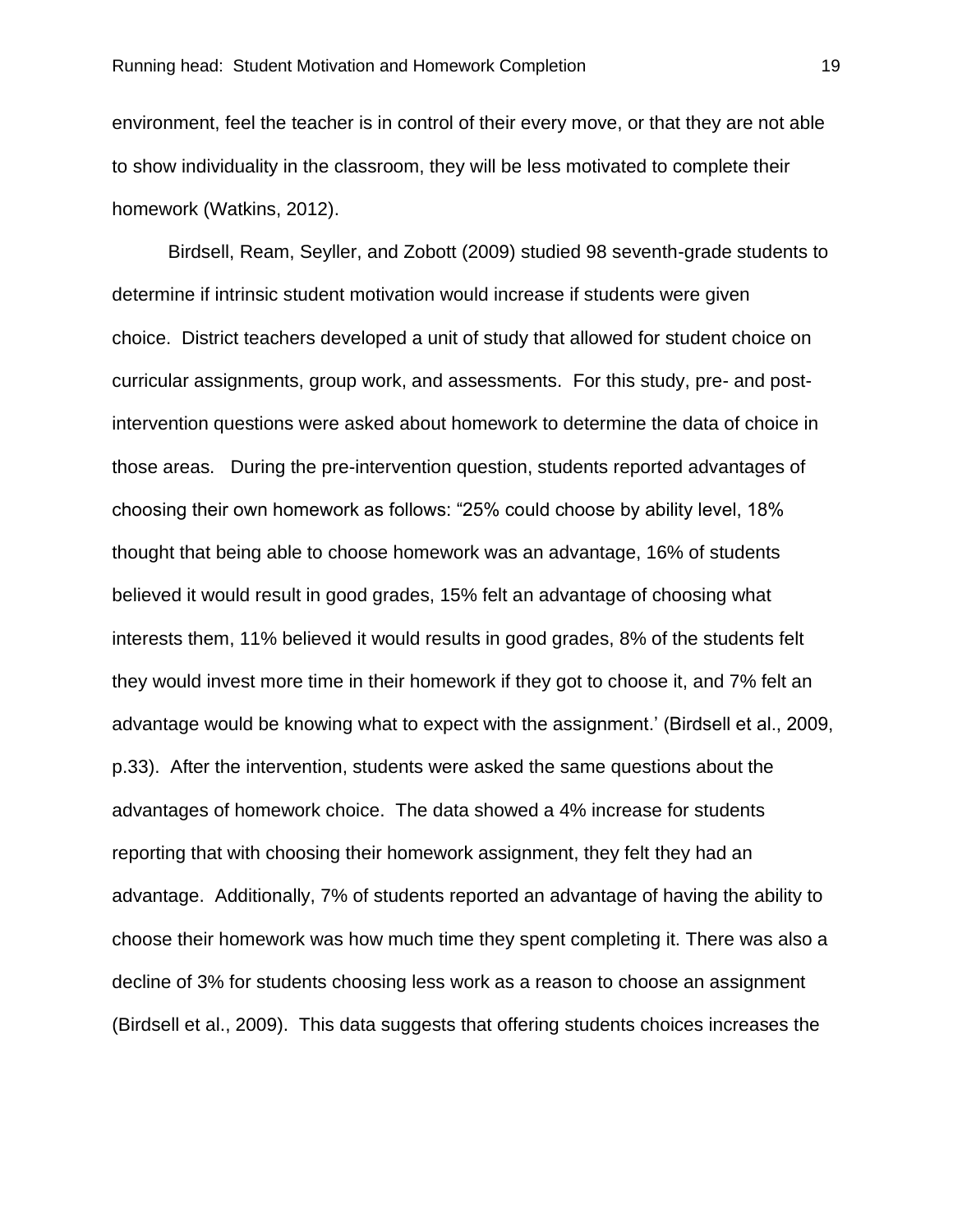likelihood that they will complete the assignment because they have ownership over the assignment because they are more intrinsically motivated.

Patall, Cooper and Wynn (2010) also looked at student choice and intrinsic motivation. The purpose of this study was to determine whether providing students with choices of homework assignments would enhance motivation and performance. Patall, et al. studied 207 high school students ranging from 9th-12th grade who participated in the four-week experiment. This study began with a questionnaire of all students on their experiences, perceptions, and self-regulatory reasons for completing their school work. Teachers then randomly drew from a hat to determine if students received a homework-choice or a no-homework-choice during the first of the two instructional units taught during the study. After the completion of the first unit, the students who received a homework-choice for unit one did not have a choice of their homework for unit 2. At the completion of this study, 163 of 207 students completed the Intrinsic Motivation Inventory, 186 students took both unit tests, and 201 students completed the questionnaire. Patall, Cooper and Wynn (2010) determined that students were more interested in and enjoyed the unit of study and scored higher on the unit test when they were given a choice between two homework assignments. The downfall was that even though students were given a choice between assignments, being allowed to choose the assignment had little effect on the amount of effort students put into or value that students placed on their assignment. Regardless, these three studies show that providing students with a choice when it comes to homework does seem to increase their intrinsic motivation to complete the homework.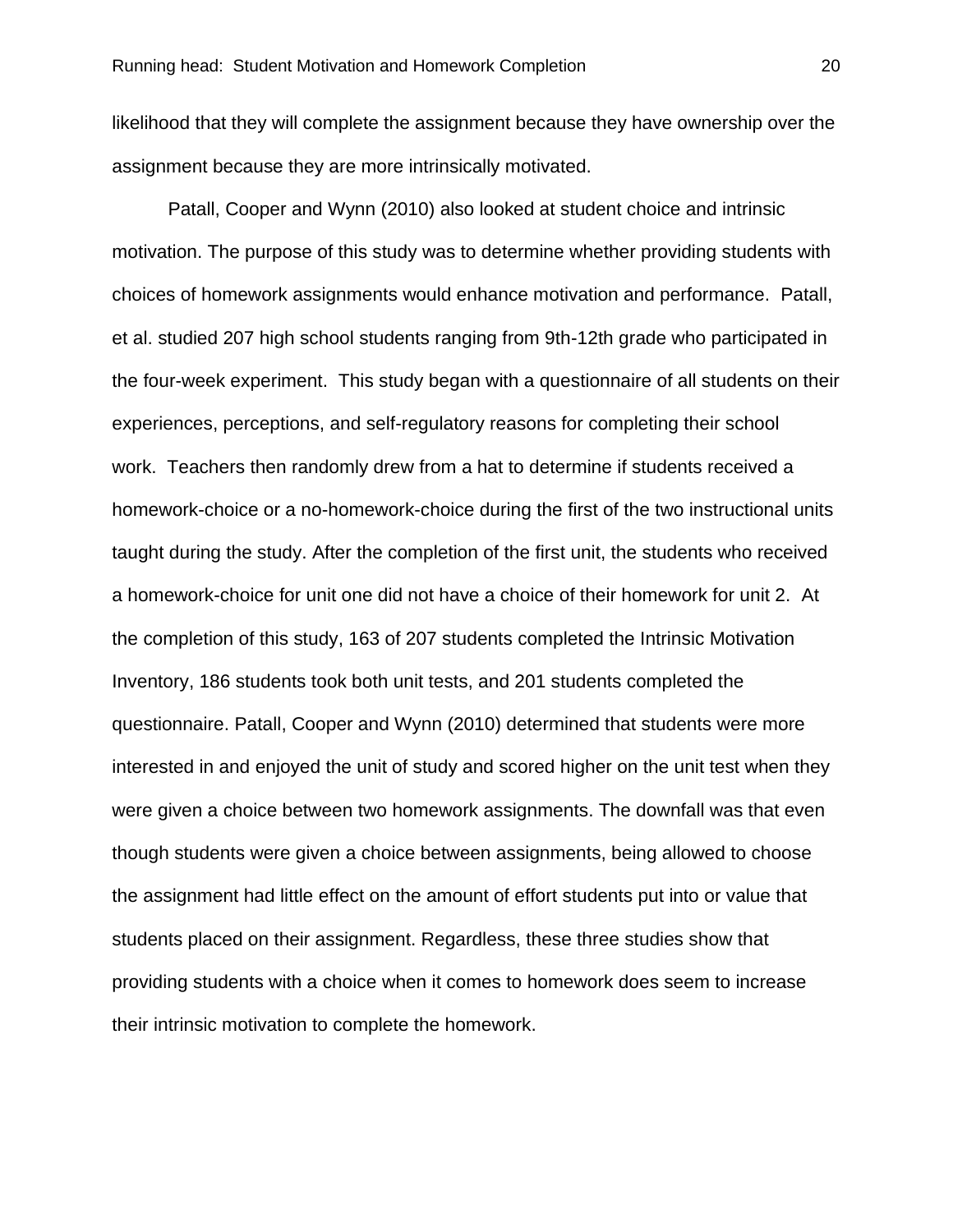#### **Use of Extrinsic Motivation**

Extrinsic motivation is defined as completing a task for an external award or a desire to be involved in activity only to complete it (Buzdar et al., 2017; Moore, 2015). Such rewards could include candy, stickers, a small toy, extra recess, and class parties. Teachers frequently use extrinsic motivation to encourage students to learn (Saeed & Zyngier, 2012). Extrinsic rewards do not keep students motivated for the long term but it may help them to accomplish a specific task at a given time (Buzdar et al., 2017).

Haywood et al. (2008) asked 10 elementary teachers which extrinsic rewards they used in their classroom and how often they used them to celebrate success. One teacher stated she frequently used extrinsic rewards, three teachers stated they often used them, and six said they sometimes used them. Zero teachers said they do not use them. Reward-wise, 90% use certificates and comment cards or notes, 80% of teachers used candy/treats and whole class acknowledgements, 70% use school-wide acknowledgement, 50% used give-away items, and 10% use verbal praise. Teachers noted that they found candy, positive notes home, a prize box, and stickers to be successful extrinsic rewards for elementary students.

Extrinsic rewards can be beneficial when student interest is low. The reward, though, must put value on learning, be tangible, and be time-sensitive (Girmus, 2012). Cancio, West, and Young (2004) studied the impact of extrinsic reinforcement on homework completion. Participants included six students aged 11-15 in Utah with an extremely low homework completion average of 2%. Researchers implemented a homework contract between the teacher, student, and parent. This contract was kept in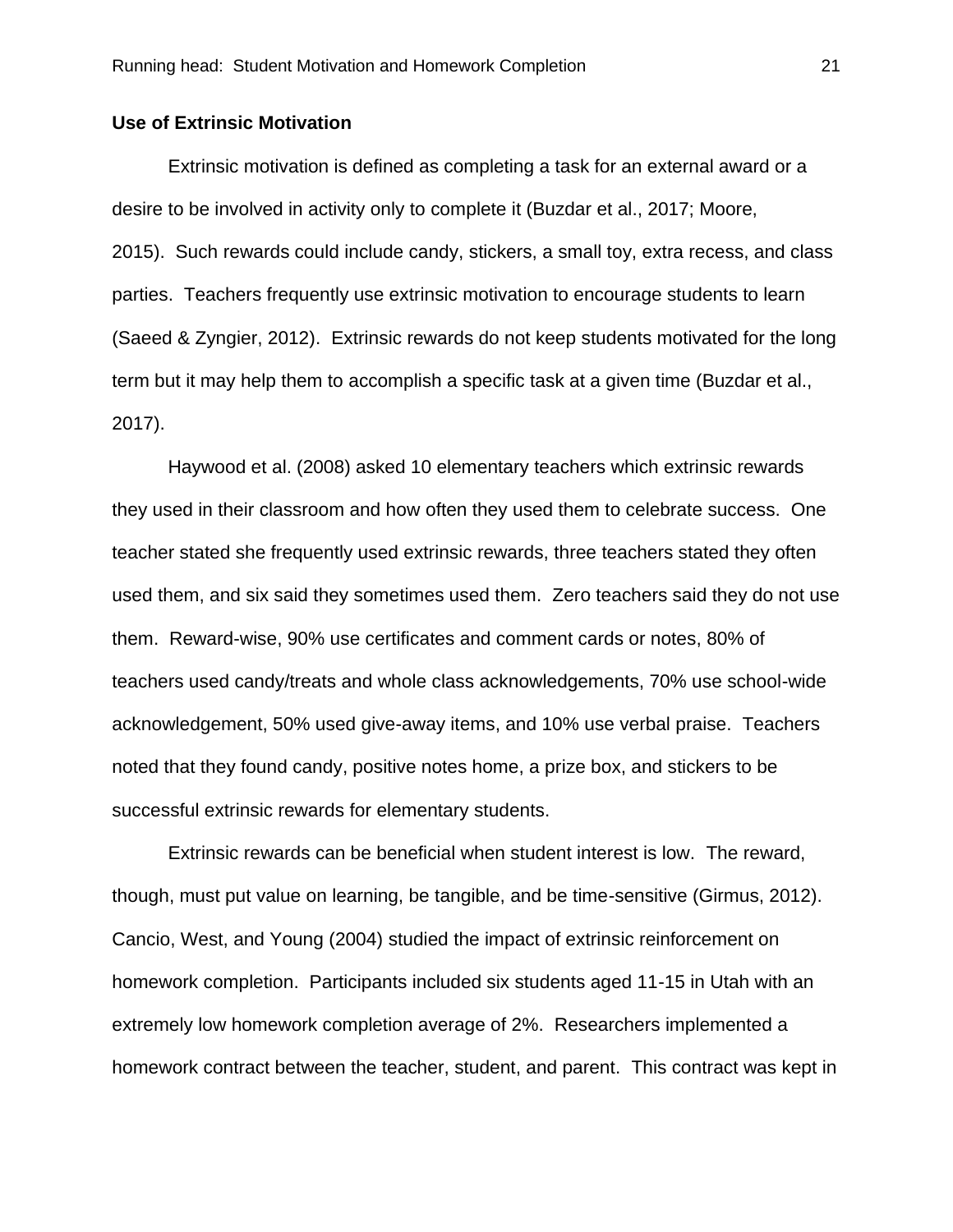a homework folder that the student took home every evening. Each parent was also given twenty dollars to purchase reinforcers for their child's homework success. These items included candy bars, sodas, pens, pencils, and folders. Their student's homework completion rate rose to 92% with the use of extrinsic motivation. Extrinsic rewards, it would seem, can motivate students and have a positive effect on students in situations where intrinsic motivation is not high (Saeed & Zyngier, 2012).

A study by Houser, Meheady, Pomerant, & Jacobt (2015) supports that extrinsic motivation may increase homework completion. The study used a program titled Radical Raceway to determine the impact of extrinsic motivation of 485 high school students in a suburban northeastern school. The Radical Raceway program displayed a race track in which students received mystery incentives for motivation, as well as tracked the data of homework completion. With the use of this program, approximately 30% more students completed their homework on time. The class average of these high school students improved from 51% to 78%, thus adding further data to the premise that extrinsic motivation can help increase homework completion.

In another study on extrinsic rewards and their impact on homework completion, Olson (2018) looked at 47 fifth-grade students in Emmetsburg, Iowa. The goal was to have three or fewer late assignments in three weeks. To extrinsically motivate these students, they were rewarded with a donut at the end of the period if they met the goal. "Teachers identified that homework completion definitely improved during this three-week period. They attributed the success to the action research offering of an incentive or the bakery fresh donut for each student. The incentive gave the students a goal to work for and achieve" (Olson, 2018, p. 24). Teachers credited the decrease in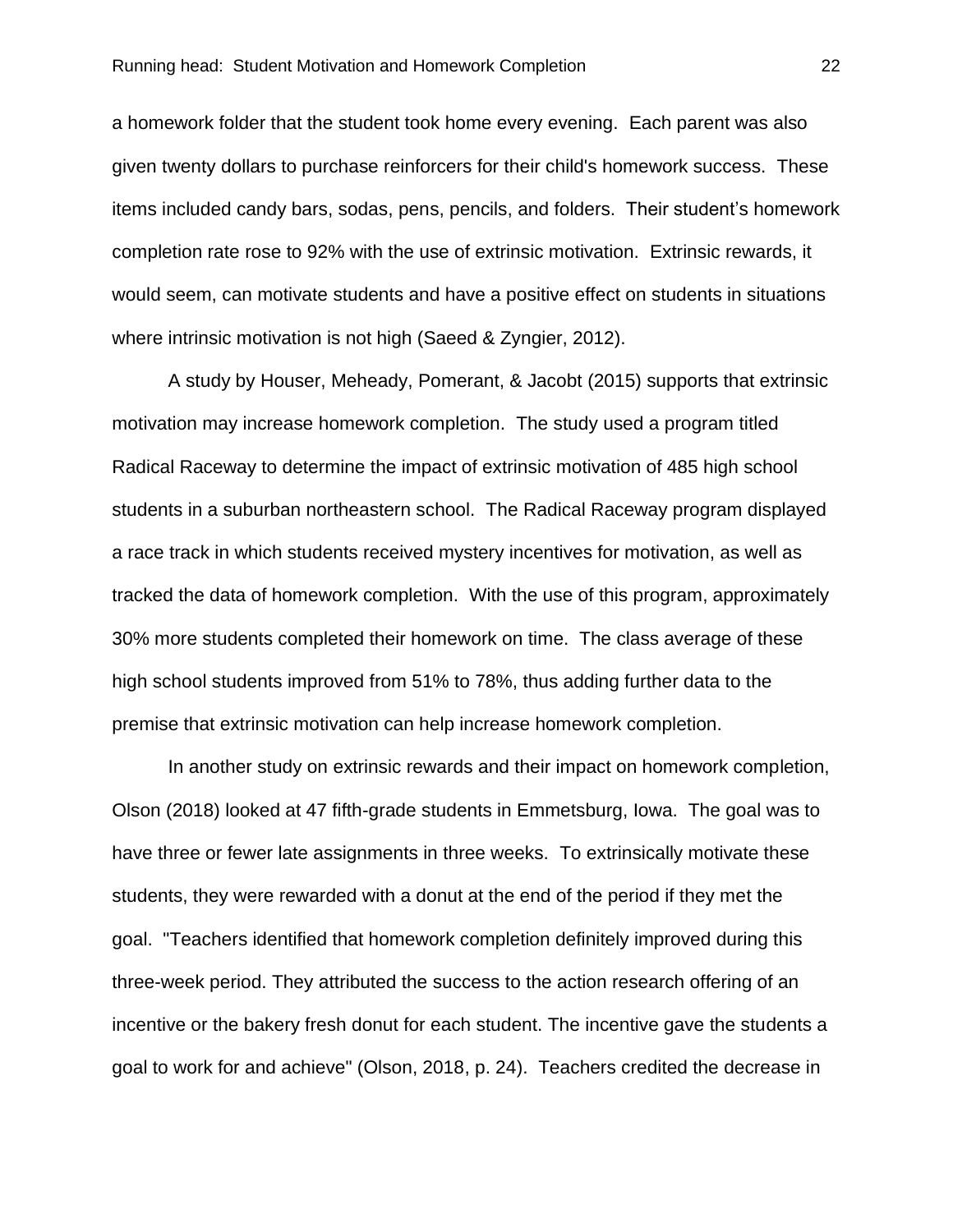missing assignments to students having a goal and an extrinsic incentive to work towards, thus adding weight to the idea that extrinsic rewards can increase homework completion.

Using extrinsic rewards alone and frequently can be risky and teachers need to ask themselves if it is worth the risk (Haywood et. al., 2008). The students who receive rewards are most likely already intrinsically motivated, and when they are rewarded for their achievements, they are taught that learning is a chore (Haywood et al., 2008). The goal with extrinsic motivators should be to increase student focus on their performance and for students to learn to set intrinsic goals which will promote a positive attitude towards homework (Froiland, et al., 2012).

A study by Deci, Koestner, Ryan, and Cameron (2001) examined 128 experiments in a hierarchical approach over intrinsic motivation and extrinsic rewards. In analyzing tangible rewards and how they affect intrinsic motivation, they found 92 studies relating to free choice measures of intrinsic motivation ( $d = -0.34$ ; CI = -0.39,  $-0.28$ ) and self-reported interest (d = 0.07; CI=  $-0.13$ ,  $-0.01$ ). Cohen's d was used as the measure of effect size as it reflects the difference between the free choice measures and tangible awards. If the d is negative, it reflects an undermining effect between the control group and the mean of the reward group. If the d is positive, it reflects an enhancement effect between those two groups. Tangible rewards, such as material rewards, prizes, trophies, were offered to students as an incentive to engage in a behavior that they might not otherwise. According to the Cognitive Evaluation Theory, tangible rewards tend to be experienced as controlling, therefore, decreasing intrinsic motivation. It was also determined that if tangible rewards were given unexpectedly, the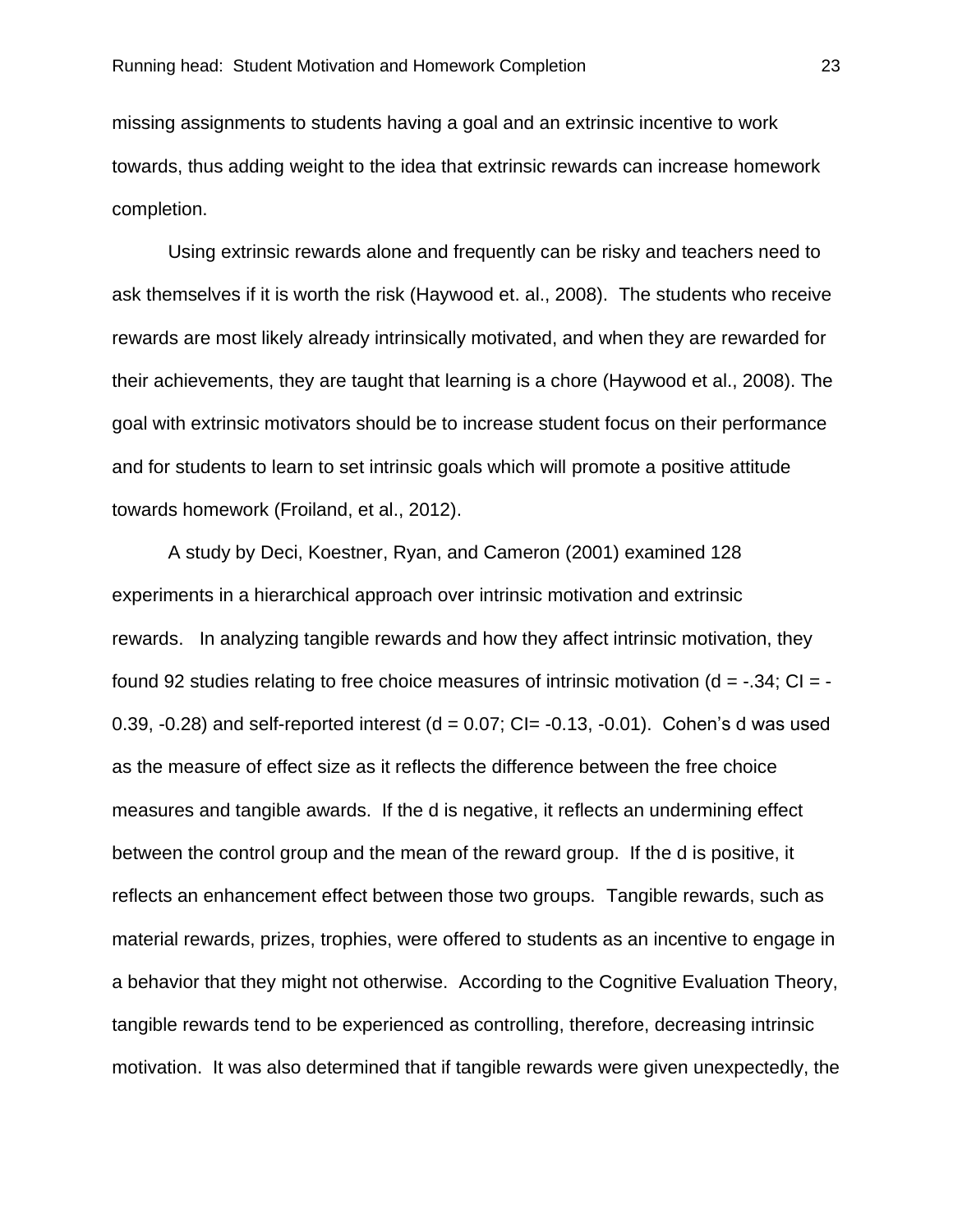reward would be less likely to be associated with the task which would fail to reinforce the task, therefore suggesting that extrinsic rewards can be risky.

In a similar study conducted by Axelrod, Zhe, Haugen, & Klein (2009), the Family Home Program Model was investigated. In this study, there were five students who ranged from ages 13-16 that were in a residential treatment program for behavioral disorders such as attention deficit hyperactivity disorder and occupational defiant disorder. The goal of this program was to monitor task behavior during homework time and increase homework completion. Students spent one hour of homework time at the dining room table by themselves. Baseline data was gathered from an adult observer. After the baseline data, self-monitoring interventions began. These interventions included students logging their own task behavior every 3 minutes and then every 10 minutes. If the student self-evaluation matched the observer, the student would earn extrinsic rewards such as a small snack, toy, or coupon for more technology or video game time. After 20 sessions, the agreement value between the student and adult was 98%. The integrity value was 100%. The extrinsic reward may have improved students' ability to accurately self-evaluate their homework behavior. It was also determined that the use of this self-monitoring strategy along with extrinsic motivation decreased the amount of incomplete homework for all five of these students.

Lemos & Verissmo (2013) conducted research to determine whether intrinsic or extrinsic motivation improves academic behaviors such as homework completion by surveying 200 elementary students, ranging from grades 3-6. Intrinsic and extrinsic motivation was accessed using a decomposed version of Harter's Scale of Intrinsic Verses Extrinsic Orientation in the Classroom. To test the independence of intrinsic and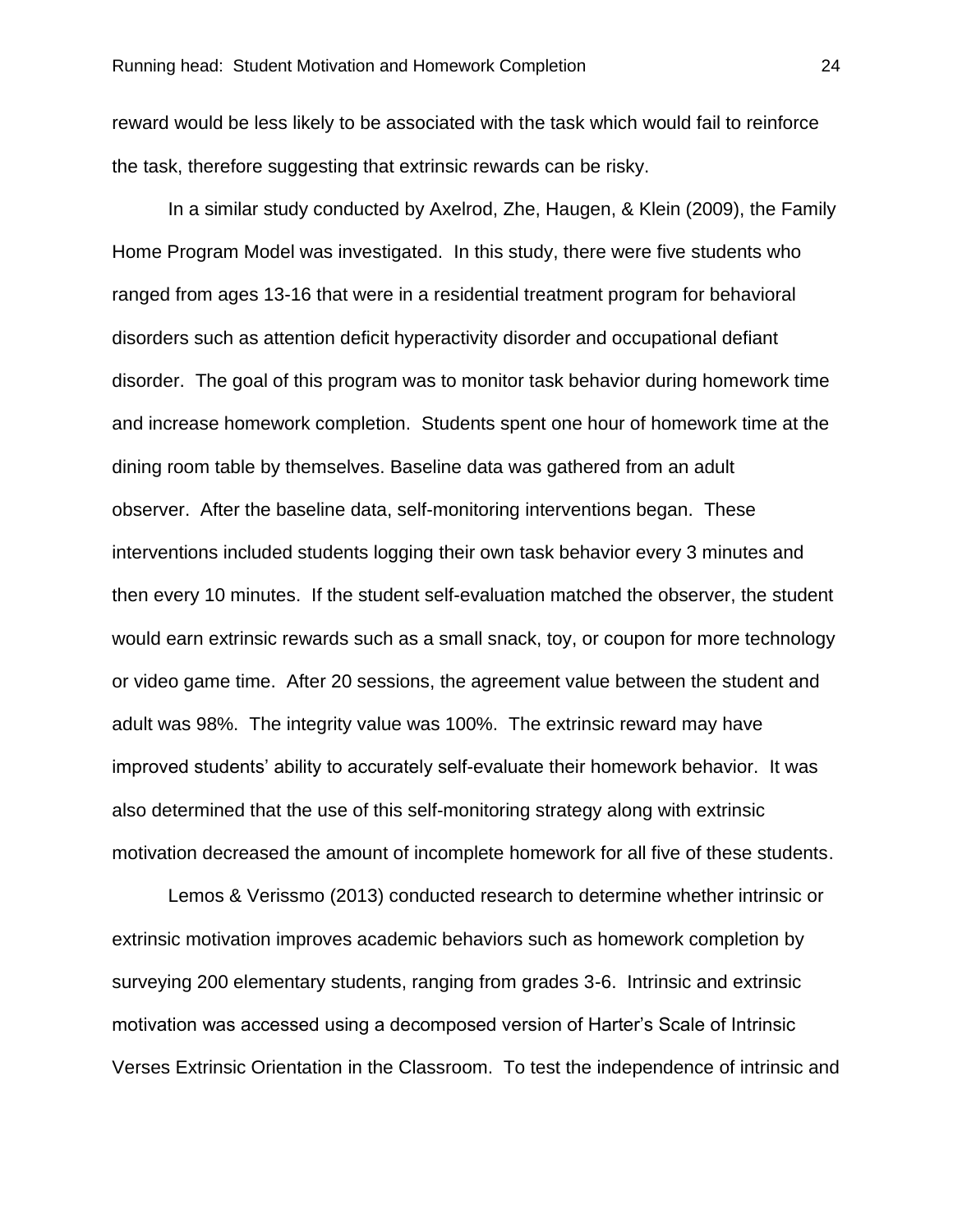extrinsic motivation, students rated the degree of their own academic behavior for things such as "'enjoys hard work," "solving problems on own," and "do not like a lot of thinking." For "enjoys hard work," the results were communalities (.532), intrinsic motivation (.699), and extrinsic motivation (-.140). For "solving problems on own," the results were communities (.485), intrinsic motivation (.688), and extrinsic motivation (- 0.37). The results of "do not like a lot of thinking," were communalities (.490), intrinsic motivation (-.238) and extrinsic motivation (.632) The findings suggest that both intrinsic and extrinsic motivation can be independent forms of motivation and correlate to a student's classroom achievement behavior.

#### **Use of Intrinsic and Extrinsic Motivation Together**

Haywood, Kuespert, Madecky, and Nor (2008) completed a project study on how to motivate students to complete homework by utilizing both intrinsic and extrinsic strategies together. This study took place in a small, rural district and included 50 elementary students and 38 high school students. Before the interventions, teachers used a pre-documentation checklist on homework completion to collect baseline data over a two-week time period. At the elementary school, 74% of students turned their homework in on time, 16% turned their homework in late, and 10% did not turn in their homework. At the high school, 76% of students turned their homework in on time, 16% turned it in late, and 11% did not hand it in. Students were then tasked with the intrinsic strategy of self-monitoring their homework completion using a checklist. The checklist observed student participation, proficiency, preparedness, homework completion, and homework timeliness. After a 17-week action plan within the district to improve student motivation through praise, cooperative learning, and rewards, the post documentation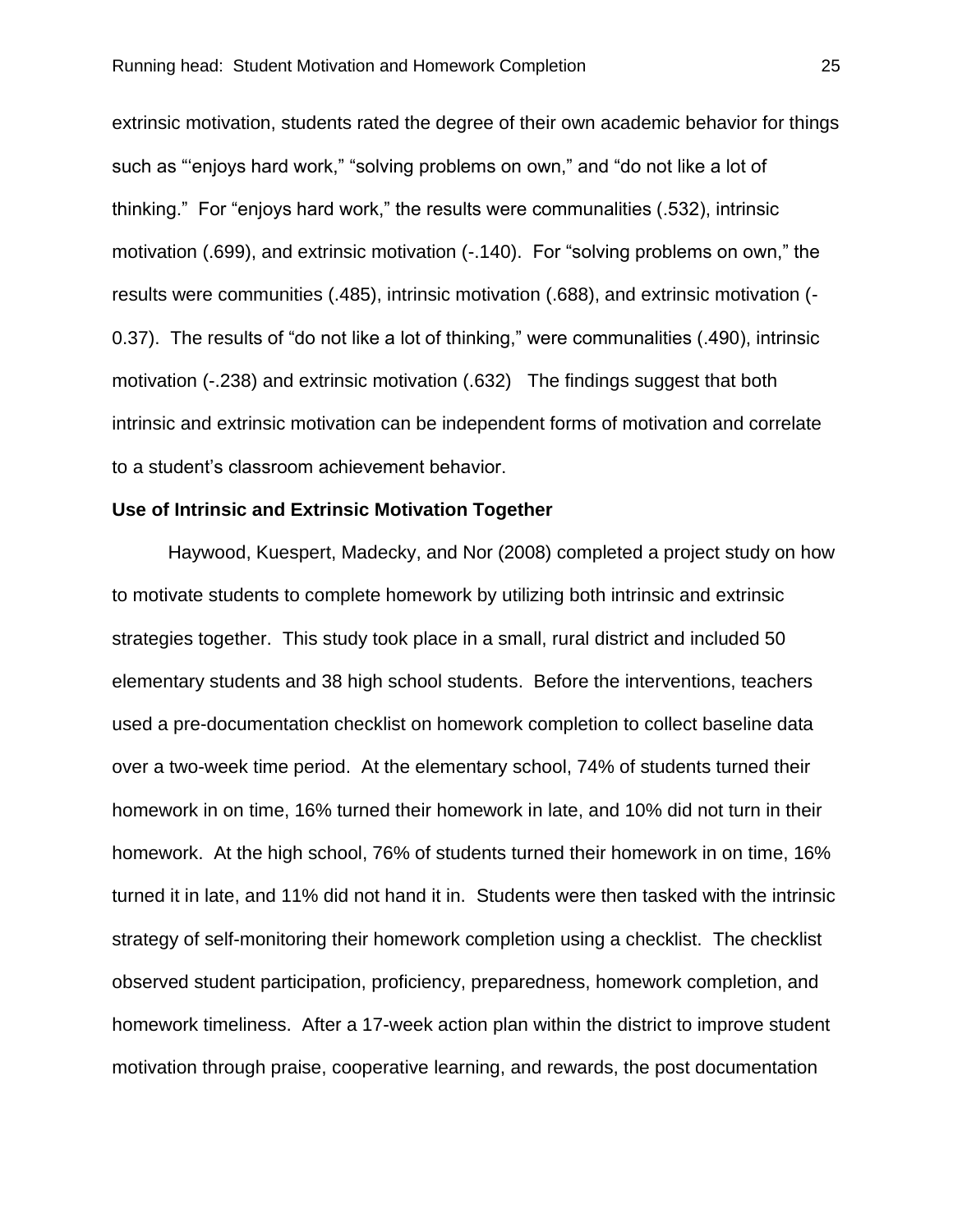data determined that 84% of elementary students (an increase of 10%) and 79% of high school students (an increase of 3%) turned their homework in on time. This study demonstrated that utilizing both intrinsic and extrinsic together may increase elementary student homework completion but they may have little effect on high school students' homework completion.

#### **Punishment/Consequences**

Trying to complete homework is not a positive experience for all students. Some students find homework to be very traumatic due to commonly-used punishments and consequences such as silent lunches, loss of recess, detention, and office referrals (Marcum, 2018). Recess and lunch are times of the day that students do not want to miss, yet teachers see them as a privilege that can be taken away when students do not behave or do not complete their homework (Beard, 2018). Detention is also a consequence used to show students that "bad" behavior has consequences, but unfortunately, doling out punishments does not teach students how to correct the behavior (McCann, 2018). Homework is sometimes not a pleasant experience, and the consequences and punishments for not completing this homework can cause stress, which can impact the whole family (Marcum, 2018).

In a study completed by Marcum (2018), five parents described their frustration when students were punished for failing to complete a homework assignment. One parent suggested that her son take the punishment of a silent lunch rather than have to deal with the stress of completing the assignment at home. Another parent explained that despite his child understanding the skill addressed in the homework, the child would still be in trouble for not completing the assignment. As a parent, he understood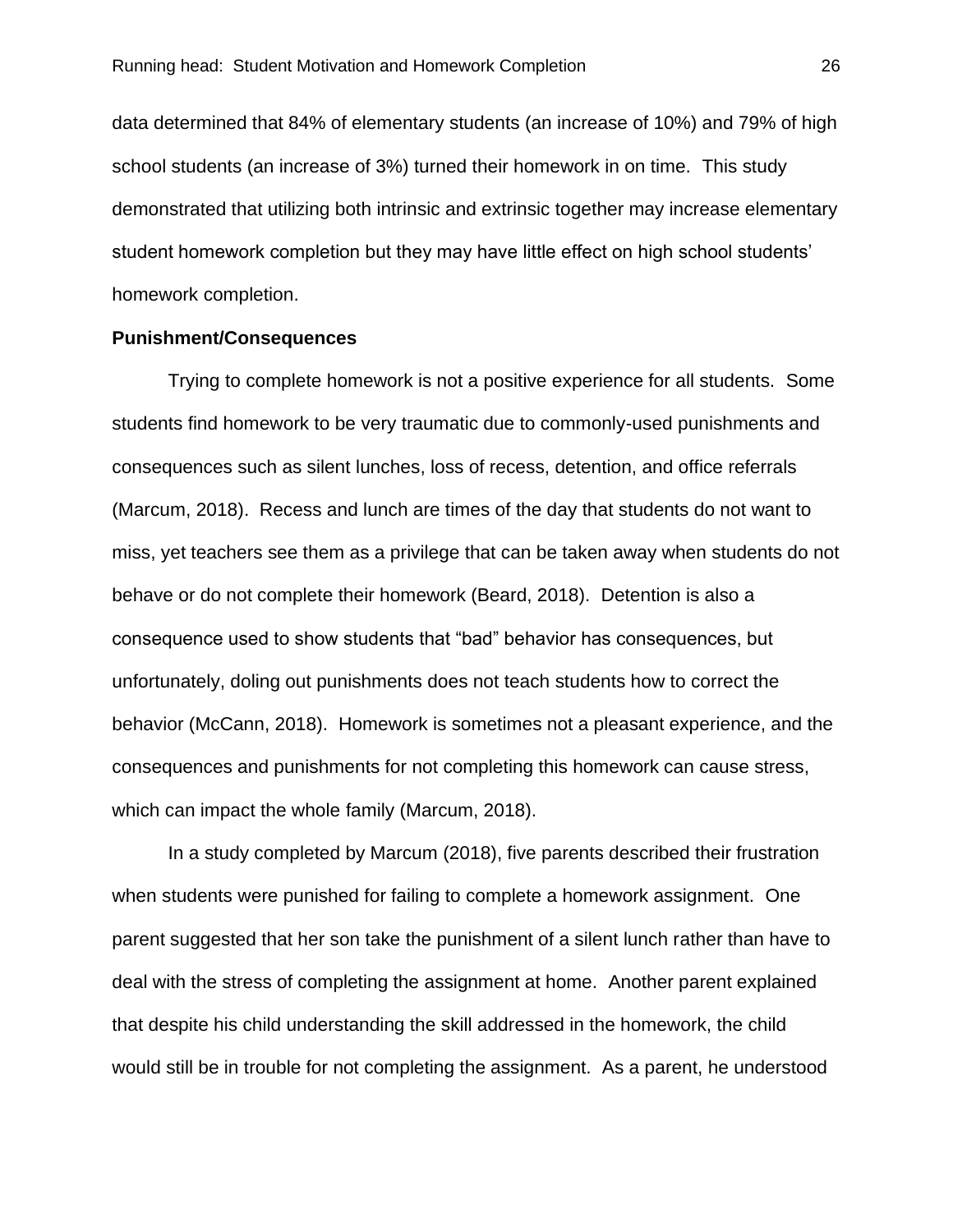there would be consequences, but his child could not grasp that he was going to be in trouble the next day for not completing his homework when he already understood the material. A mother of a fifth-grade student voiced her concern for punishing students as she says it demoralizes them. Punishment and consequences for incomplete homework do not build up the confidence of children. Another parent reported that part of the assignment may require a parent signature for an elementary student. The students are then being punished for the parent's failure to sign for their child. Some parents are not involved or are not at home and their children are busy making themselves dinner. Therefore, students are punished with a silent lunch or missing recess every single day because they were more worried about what they were going to eat. Lastly, another parent expressed the concern that teachers underestimated how long a homework assignment will take the child (Marcum, 2018). As these examples illustrate, trying to complete homework can be stressful for students..

Burriss and Snead (2017) surveyed 506 middle school students from 4 different metropolitan schools in the United States. Through the use of 7 open-ended questions, Burriss and Snead studied student thoughts and feelings about homework assignments. When it comes to punishment, 48 students noted that teachers assign homework as a form of punishment for students. They made statements such as the teacher "wants us to suffer," "was in a bad mood," "does not like the class", or "had a bad day." Those students who labeled their homework experience as bad stated that "they do not like homework," "they spent 8 hours already at school," they did not understand it," "or the teacher did not explain it well enough." Students who had mixed feelings on homework and understood the benefits of it, thought that they needed more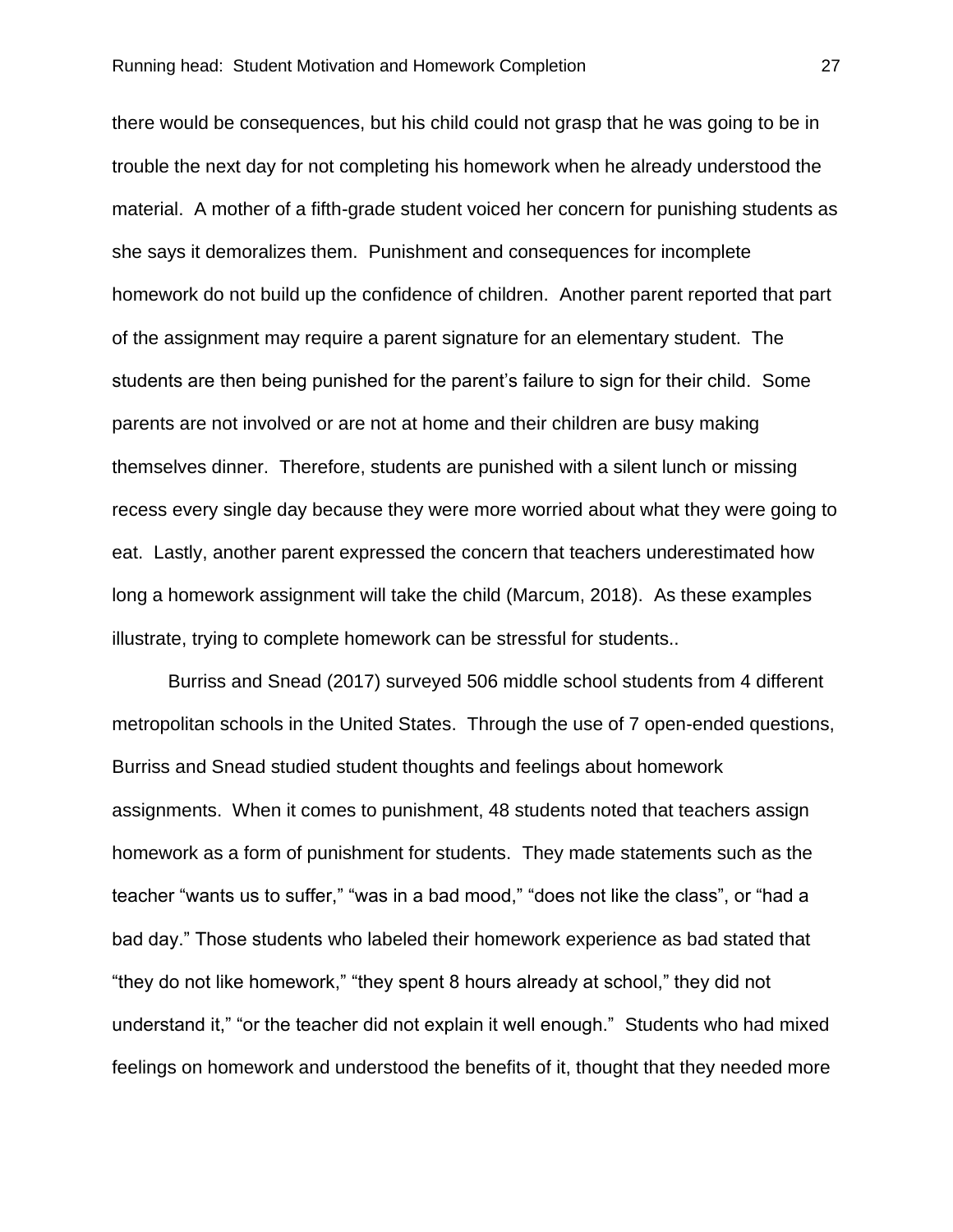class time to complete it because homework takes too much time after school. Burriss and Snead (2017) concluded that increasing or maintaining student motivation through differentiation of homework is necessary so students do not view homework as punishment or worse, get punished for not completing it. Punishment affects student attitudes, which will, in turn, affects their motivation to complete homework.

More research needs to be done on the effectiveness of using consequences for not completing homework. On the surface, it would appear that taking away a child's freedom during lunch or recess is not the answer (Marcus, 2018). Children have the opportunity to choose their movements and activities during recess, which promotes joy (Beard, 2018). Students who are happy have a better attitude (Afzal & Ali, 2010). Reman and Haider (2013) conducted a study through personal visits with 40 teachers at a school in Karachi. These teachers agreed that punishment and reward, combined, can create motivation in students. If students are motivated, they will perform for the reward. If students are not motivated, they will take the consequence. Without some sort of motivation, learning is not possible (Rehman & Haider, 2013). Although some may believe giving out consequences, such as taking away lunch and recess, would result in students wanting to earn better grades, having a better school performance, improving their classroom behaviors, and enhancing their cognitive functioning, there is very little research that suggests consequences lead to positive homework behavior and significant research that suggests motivation does. More research needs to be done in this area.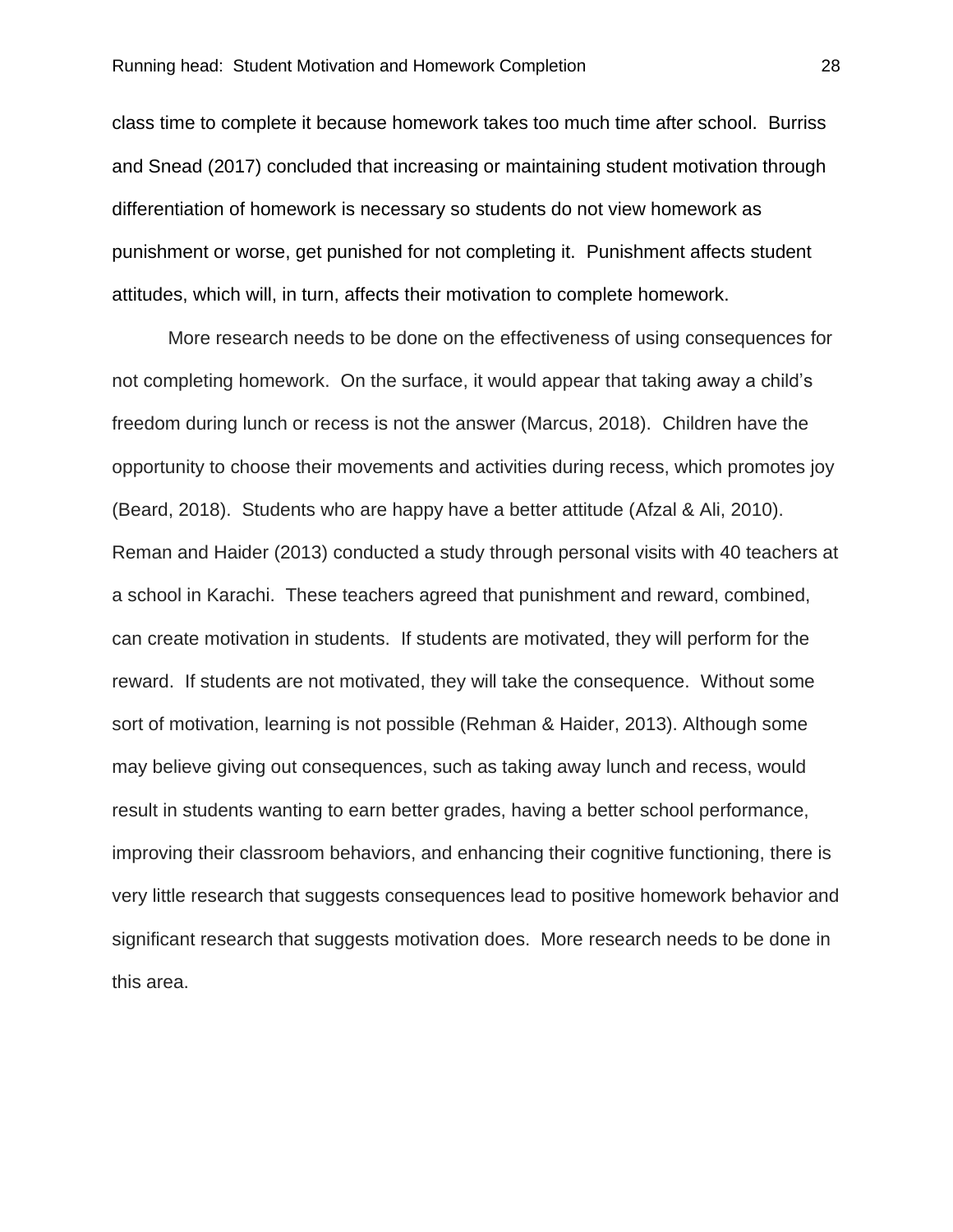#### **Conclusion**

Common themes emerged in a review of the literature surrounding homework completion. It is apparent that purpose, choice, and ownership were factors that positively influence homework completion. If students understand the purpose of the homework, they will understand the importance. If students are given a choice in their homework, they will be more motivated to complete it. If students can take ownership in their learning, they will be more responsible and organized when it comes to homework behaviors (Dueck, 2014).

Research also indicates that when teachers provide students with positive feedback and encouragement, students may build self-confidence and intrinsic motivation (Haywood et. al., 2008). When using rewards, it is important for teachers to be consistent and realize that all students need recognition and support from the teacher (Buzdar et al., 2017). Intrinsic and extrinsic motivation, when combined, are most effective and increase academic performance (Buzdar et al., 2017). The goal with extrinsic factors should be to increase the intrinsic motivation of the unmotivated thereby increasing the self-efficacy and homework management behaviors of students, leading ultimately to increased academic achievement (Moore, 2015).

Positive parental involvement and an environment that is favorable to studying are also vital components of homework completion and subsequent academic achievement. Positive parental involvement in the homework completion process contributes to success, especially with middle school students. By being clear on homework expectations and limiting the amount of homework, teachers can reduce the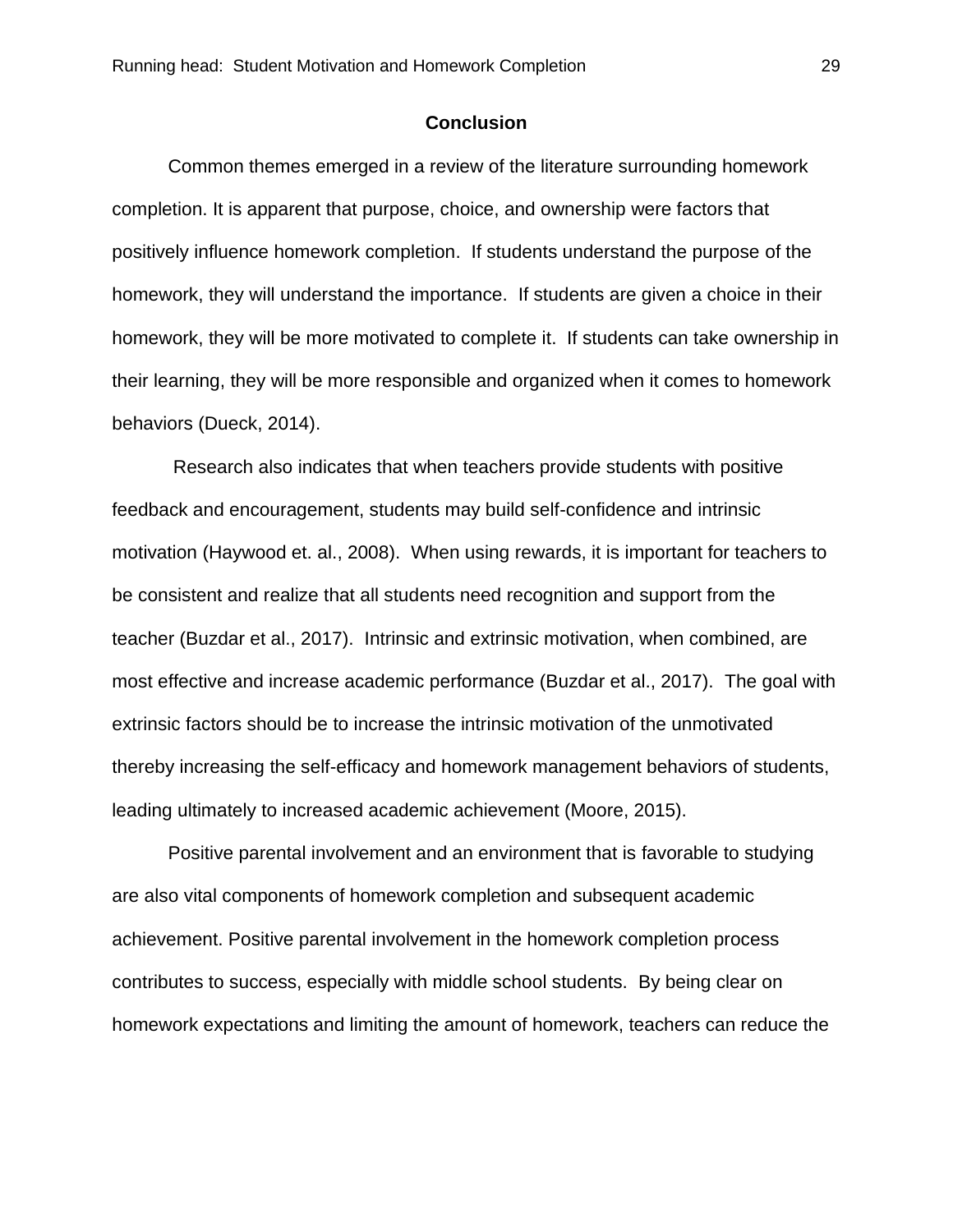stress that homework may cause in a student's homelife. By limiting homework stress, parents and their children can work positively together to complete homework.

Rather than punishing or giving consequences to an unmotivated student, teachers must work to understand the elements of motivation and provide all students with opportunities to be successful in the classroom (Marcum, 2018). These opportunities could be through the use of school-wide programs, intrinsic factors, extrinsic motivation, and the relationships built in the classroom. Rather than taking away privileges that might affect a student's attitude towards school and undermine their motivation and self-confidence, teachers must work to find ways to support students with homework completion.

In conclusion, a student must be motivated to complete homework. Teachers need to provide clear homework policies to ensure understanding from students and parents (Hall & Zentall, 2000). Teachers also need to offer students choices when it comes to their homework (Patall, et. al., 2010). When students have a choice, they are more likely to buy into the learning processing and become more intrinsically motivated (Patall, et. al., 2010). Last, students need to take ownership and use personal accountability and self-monitoring strategies to increase homework completion and academic achievement (Hall and Zentall, 2000; Falkenberg and Barbetta, 2013).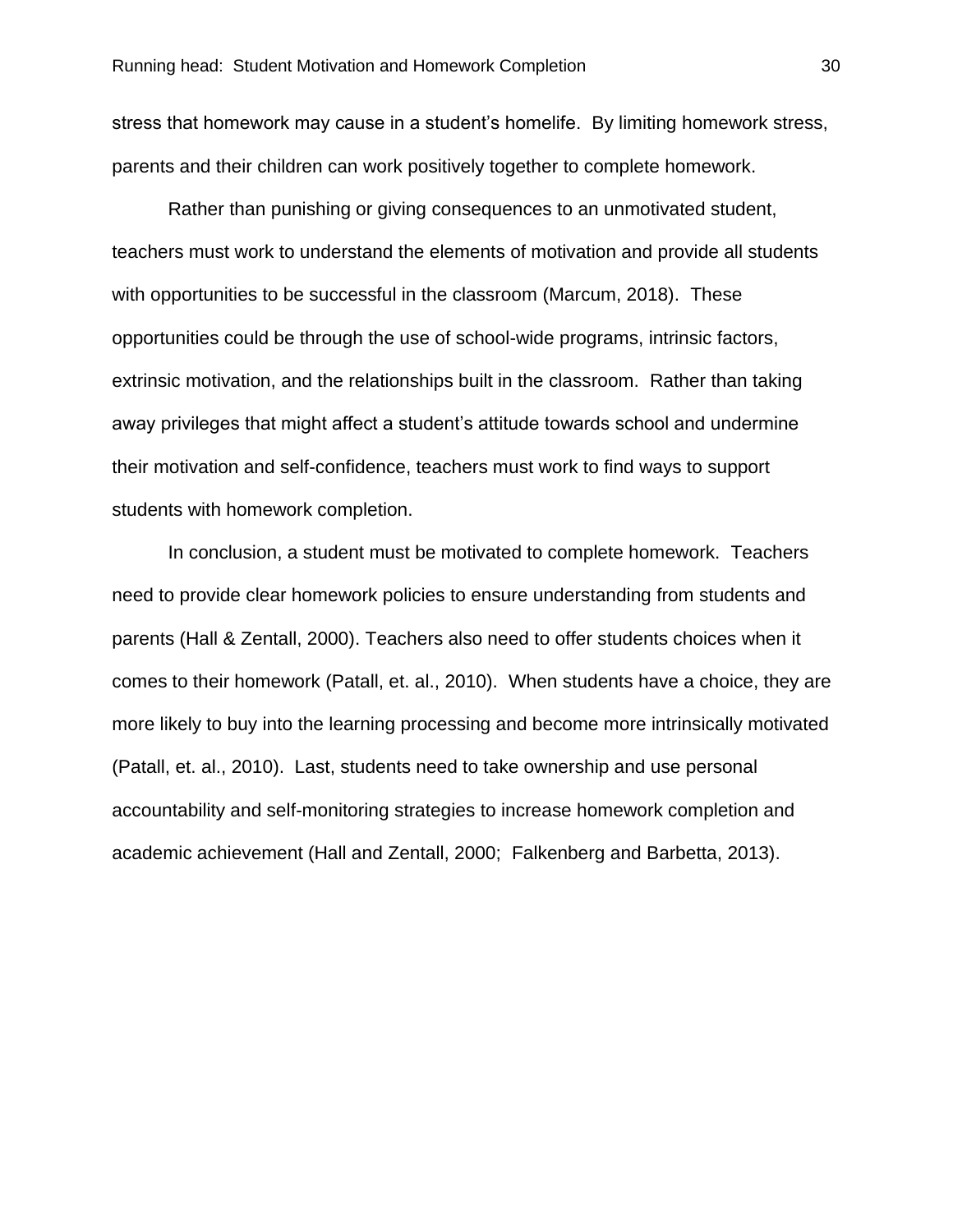#### **References**

- Afzal, H., & Ali, I. (2010). A study of university students motivation and its relationship with their academic performance. *SSRN Electronic Journal*. https://doi.org/10.2139/ssrn.2899435
- Axelrod, M. I., Zhe, E. J., Haugen, K. A., & Klein, J. A. (2009). Self-management of ontask homework behavior: A promising strategy for adolescents with attention and behavior problems. *School Psychology Review, 38*(3), 325-333. ProQuest, LLC.
- Beard, V. (2018). A study of the purpose and value of recess in elementary schools as Perceived by Teachers and Administrators. *East Tennessee State University*. Retrieved from https://dc.etsu.edu/etd/3433/
- Belden, Stacy Leigh. (2007). Decreasing homework excuses and increasing homework hand-ins. *Education and Human Development Master's Theses*. 379. https://digitalcommons.brockport.edu/ehd\_theses/379
- Bembenutty, H. (2011). The last word: An interview with Harris Cooper-research, policies, tips, and current perspectives on homework. *Journal of Advanced Academics*, *22*(2), 340–350. https://doi.org/10.1177%2F1932202X1102200207
- Bempechat, J., Li, J., Neier, S. M., Gillis, C. A., & Holloway, S. D. (2011). The homework experience: Perceptions of low-income youth: *Journal of Advanced Academics, 22*(2), 250-278,351-353.

https://doi.org/10.1177/1932202x1102200204

Birdsell, B., Ream, S., Seyller, A., & Zobott, P. (2009). Motivating students by increasing student choice. *Saint Xavier University*. Retrieved from https://files.eric.ed.gov/fulltext/ED504816.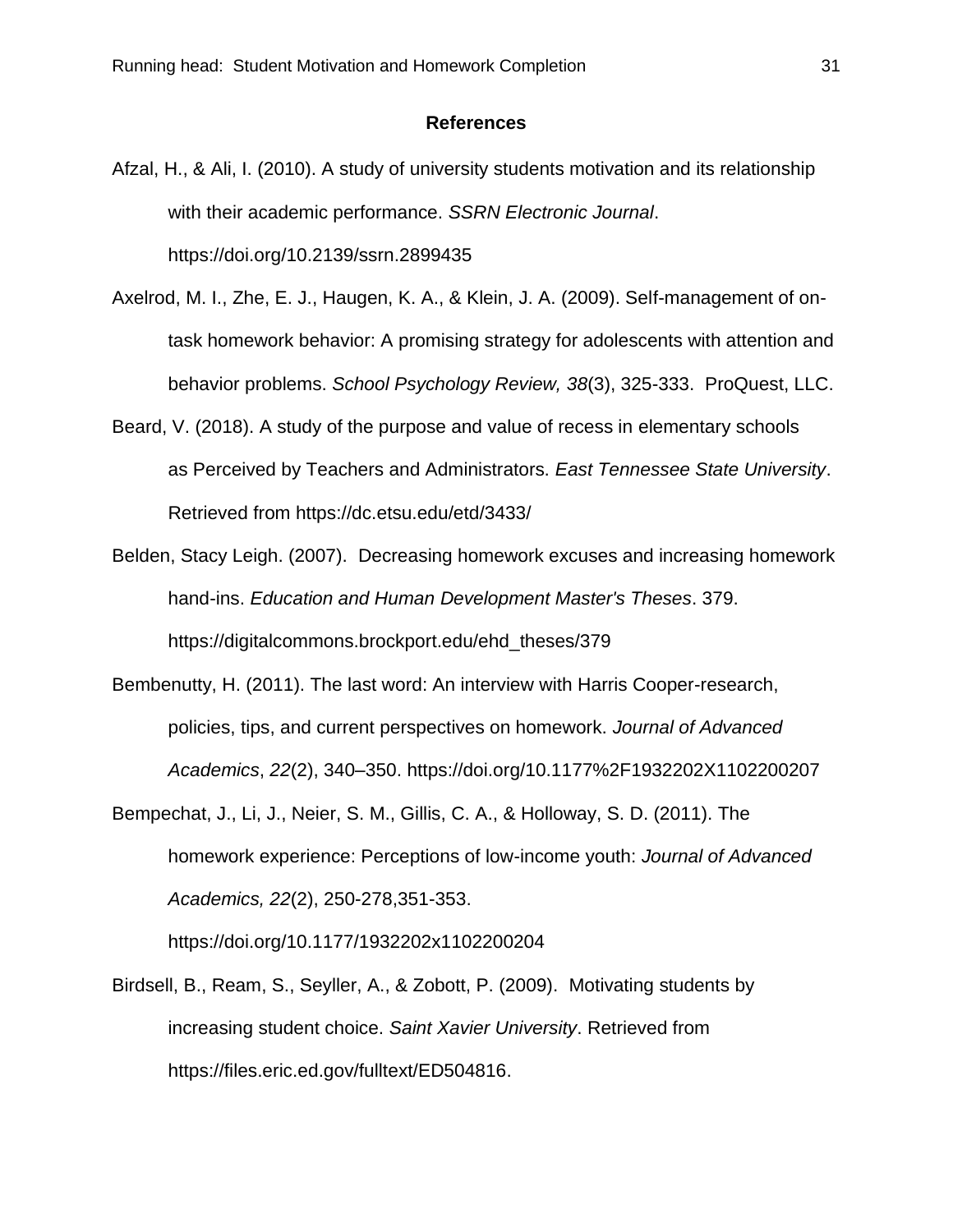- Burriss, K. G., & Snead, D. (2017). Middle school students' perceptions regarding the motivation and effectiveness of homework. *School Community Journal, 27*(2), 193-210. ProQuest, LLC.
- Buzdar, M. A., Mohsin, M. N., Akbar, R., & Mohammad, N. (2017). Students' academic performance and its relationship with their intrinsic and extrinsic motivation. *Journal of Educational Research, 20*(1), 74-82. ProQuest, LLC.
- Cancio, E. J., West, R. P., & Young, K. R. (2004). Improving mathematics homework completion and accuracy of students with EBD through self-management and parent participation. *Journal of Emotional and Behavioral Disorders, 12*(1), 9-22. https://doi.org/10.1177/10634266040120010201
- Darling-Hammond, L., & Ifill-Lynch, O. (2006, February). If they'd only do their work! *Educational Leadership, 63(5), 8-13.* Retrieved from http://www.ascd.org/publications/educational-leadership/feb06/vol63/num05/If-They'd-Only-Do-Their-Work!.aspx
- Deci, E. L., Koestner, R., Ryan, R. M., & Cameron, J. (2001). Extrinsic rewards and intrinsic motivation in education: Reconsidered once again: Comment/Reply. *Review of Educational Research, 71*(1), 1-51.

https://doi.org/10.3102/00346543071001001

Dueck, M. (2014). The problem with penalties. *Educational Leadership, 71*(6), 44-48. https://eric.ed.gov/?redir=http%3a%2f%2fwww.ascd.org%2fpublications%2feduc ational-leadership%2fmar14%2fvol71%2fnum06%2fThe-Problem-with-Penalties.aspx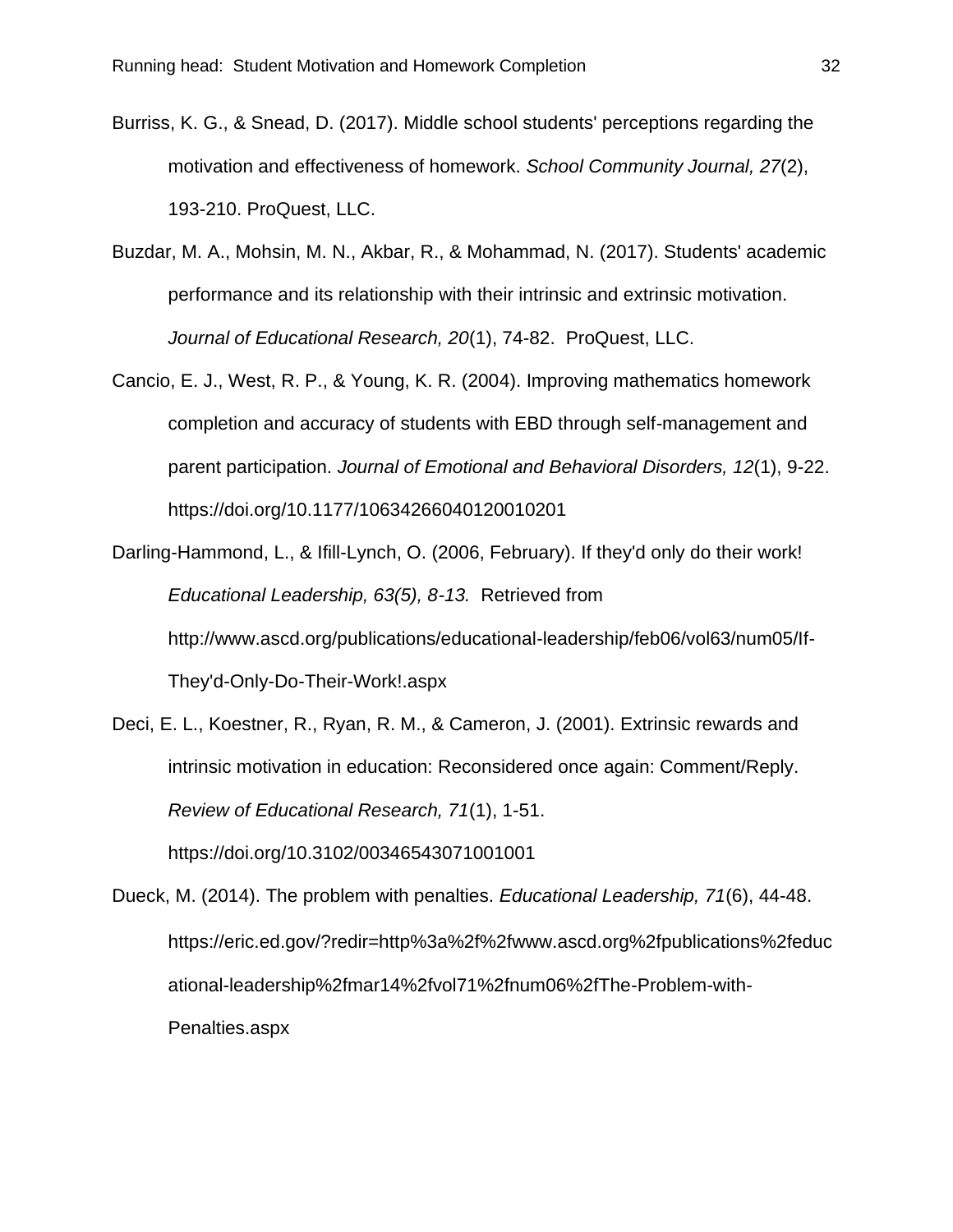Falkenberg, C. A., & Barbetta, P. M. (2013). The effects of a self-monitoring package on homework completion and accuracy of students with disabilities in an inclusive general education classroom. *Journal of Behavioral Education, 22*(3), 190-210. https://doi.org/10.25148/etd.fi10112005

- Froiland, J. M., PhD., Oros, E., PhD., Smith, L., B.S., & Hirchert, T., B.A. (2012). Intrinsic motivation to learn: The nexus between psychological health and academic success. *Contemporary School Psychology, 16*, 91-100. ProQuest, LLC.
- Girmus, R. L. (2012). How to motivate your students. *Online Submission*. https://files.eric.ed.gov/fulltext/ED534566.pdf
- Hall, A. M., & Zentall, S. S. (2000). The effects of a learning station on the completion and accuracy of math homework for middle school students. *Journal of Behavioral Education, 10*(2-3), 123-137. ProQuest, LLC.
- Haywood, J., Kuespert, S., Madecky, D., & Nor, A. (2008). Increasing elementary and high school student motivation through the use of extrinsic and intrinsic rewards. *Online Submission*. https://files.eric.ed.gov/fulltext/ED503268.pdf
- Houser, D., Maheady, L., Pomerantz, D., & Jabot, M. (2015). Effects of radical raceway on homework completion and accuracy in a ninth-grade social studies inclusion class. *Journal of Behavioral Education, 24*(4), 402-417. ProQuest, LLC.
- Lee, J. (2016). *Gender differences in the homework preferences of students with low self-regulation* (Order No. 10392859). Available from Education Collection. (1874564626). ProQuest, LLC.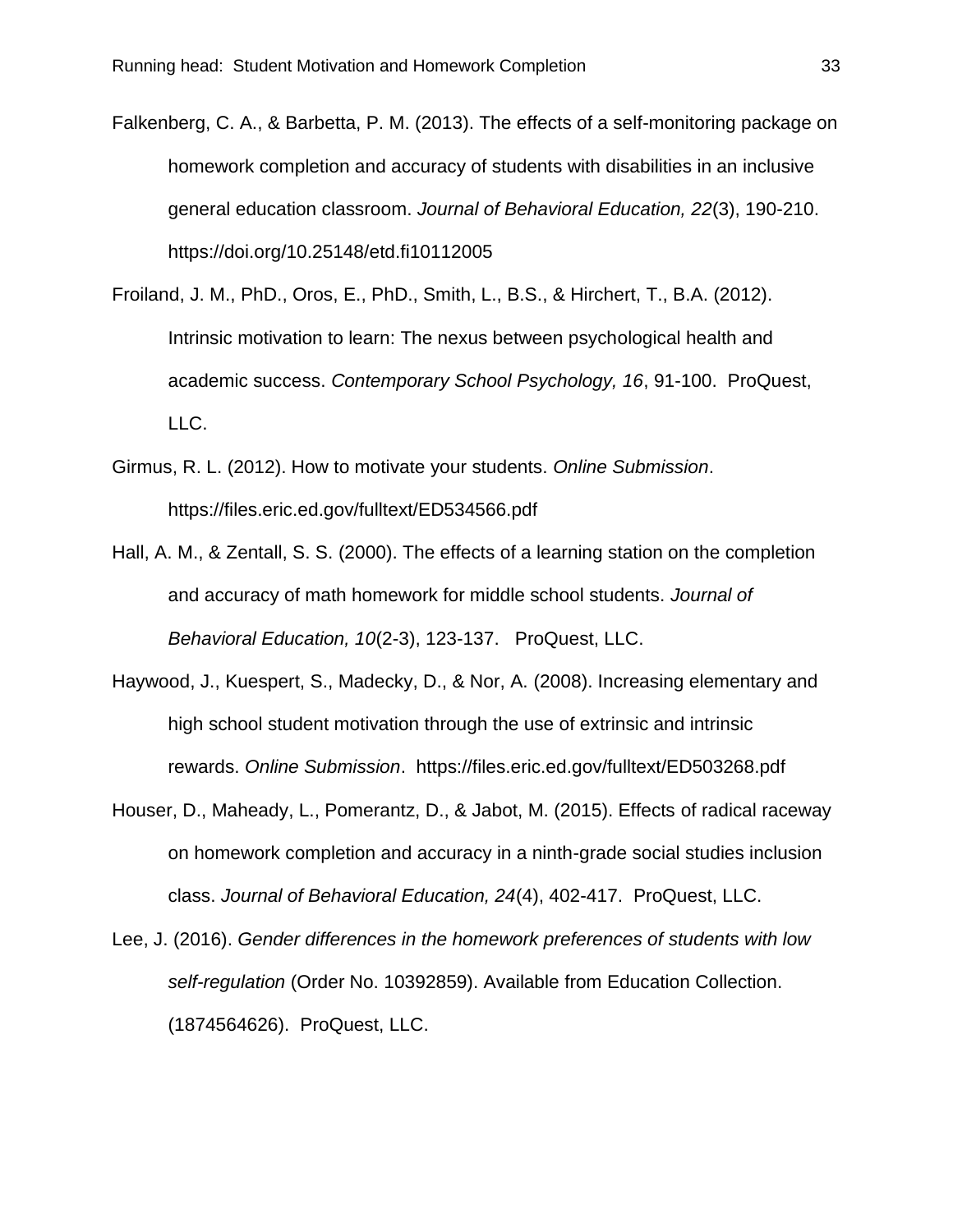Lemos, M. S., & Veríssimo Lurdes. (2014). The relationships between intrinsic motivation, extrinsic motivation, and achievement, along elementary school. *Procedia - Social and Behavioral Sciences*, *112*, 930–938. https://doi.org/10.1016/j.sbspro.2014.01.1251

- Marcum, J. (2018). Parent and teacher perceptions of elementary school homework. East Tennessee State University. *Educational Thesis and Dissertations. Paper 3377.* https://dc.etsu.edu/etd/3377
- Mathewson, T. G. (2020). Intrinsic motivation is key to student achievement but schools kill it. https://hechingerreport.org/intrinsic-motivation-is-key-to-studentachievement-but-schools-kill-it/
- McCann, Stephanie (2018). Detention is not the answer. *Northwestern College.* https://nwcommons.nwciowa.edu/cgi/viewcontent.cgi?article=1069&context=edu cation\_masters
- Moore, O. O. (2015). Motivating unmotivated students to focus on academics: An action research study (Order No. 3718010). Available from Education Collection. ProQuest, LLC.
- Núñez,,J.C., Suárez, N., Rosário, P., Vallejo, G., Valle, A., & Epstein, J. L. (2015). Relationships between perceived parental involvement in homework, student homework behaviors, and academic achievement: Differences among elementary, junior high, and high school students. *Metacognition and Learning, 10*(3), 375-406. ProQuest, LLC.
- Olson, K. (2018). Do upper elementary students have higher grades when they complete their homework? *Northwestern College.*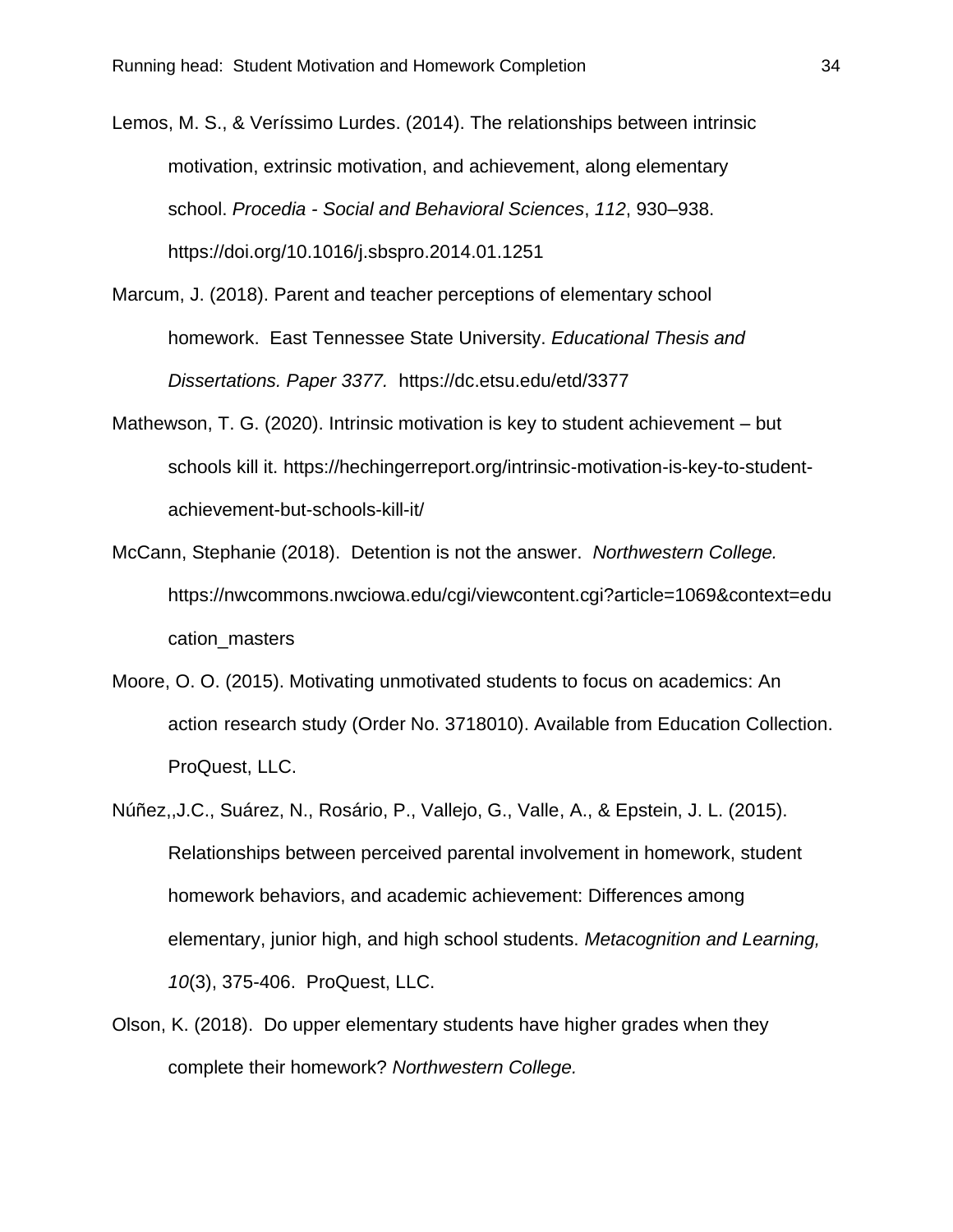https://nwcommons.nwciowa.edu/cgi/viewcontent.cgi?article=1096&context=edu cation\_masters

- Patall, E. A., Cooper, H., & Wynn, S. R. (2010). The effectiveness and relative importance of choice in the classroom. *Journal of Educational Psychology, 102*(4), 896-915. doi:http://dx.doi.org.ezproxy.nwciowa.edu/10.1037/a0019545
- Rehman, A., & Haider, K. (2013). The impact of motivation on learning of secondary school students in Karachi: An analytical study. *Educational Research International*, *2*(2), 139-147. Google Scholar.
- Saeed, S., & Zyngier, D. (2012). How motivation influences student engagement: a qualitative case study. *Journal of Education and Learning*, *1*(2), 252-267. https://files.eric.ed.gov/fulltext/EJ1081372.pdf
- Tyner, A., & Petrilli, M. J. (2018). The case for holding students accountable. *Education Next, 18*(3). ProQuest, LLC.
- Watkins, L. (2012). Factors affecting homework completion among students. *University of Wisconsin.* https://minds.wisconsin.edu/handle/1793/63295
- Xu, Jianzhong (2011). Homework completion at the secondary school level: a multilevel analysis. *The Journal of Educational Research*, *104*(3), 171–182. ProQuest, LLC.
- Xu, Jianzhong, (2013). Why do students have difficulties completing homework? The need for homework management**.** *Journal of Education and Training Studies,*  1(1), 98-105. https://files.eric.ed.gov/fulltext/EJ1054844.pdf
- Zimmerman, B. J., & Kitsantas, A. (2005). Homework practices and academic achievement: The mediating role of self-efficacy and perceived responsibility